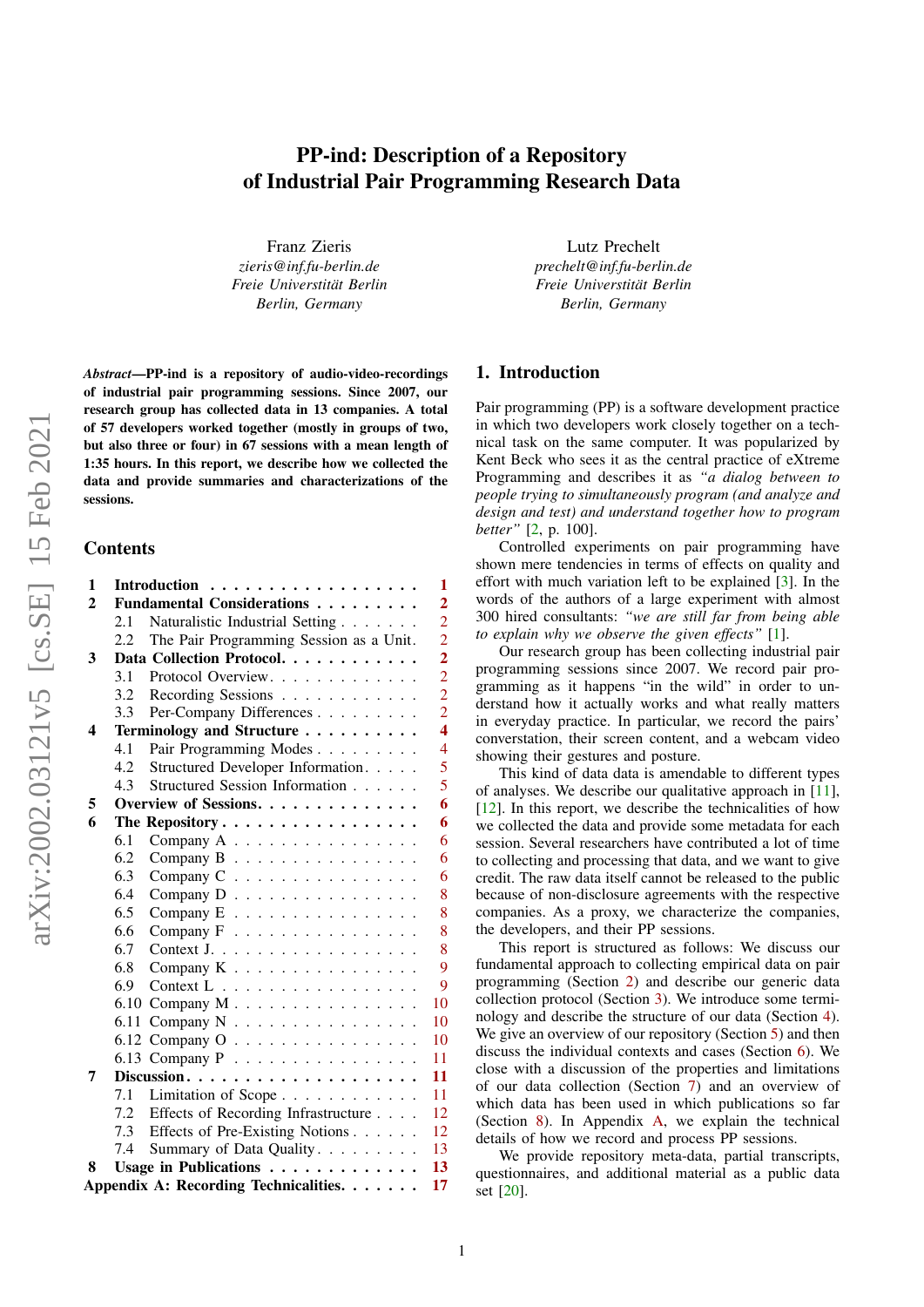## 2. Fundamental Considerations

There are two fundamental considerations to our data collection: First, we record pair programming as it happens in industry. Second, we consider the pair programming session as the basic unit. Both considerations were driven by our research interests.

## <span id="page-1-0"></span>2.1. Naturalistic Industrial Setting

Our research wants to achieve practical relevance. Therefore, we study industrial settings with *professional software developers* working on their *everyday tasks*. This also entails that the developers work in their normal development environment, with partners they chose to work with, at times and to an extent they decide themselves.

We primarily rely on *observation* of developers working in pairs, as opposed to interviews. To enable a thorough analysis, we *record* the pair programmers. In particular, the pair members' interactions with one another and their computer(s) as well as the contents of their screen(s) need to be captured in audio and video. The necessary recording infrastructure somewhat reduces the naturalism of the observed session; we discuss the effects in Section [7.2.](#page-11-0)

#### <span id="page-1-1"></span>2.2. The Pair Programming Session as a Unit

Our data collection starts when the developers have already made the decision to work as a pair. Their decision, just as the project they work in, the task(s) they work on, their software system, and their team structure all may "echo" in their session and so knowing these things can be helpful for understanding their activities—but it is not an important goal of our data collection.

### <span id="page-1-2"></span>3. Data Collection Protocol

In our research group, Stephan Salinger and Laura Plonka initiated our industrial data collection efforts and they devised a protocol that served as the basis for collecting data in all companies.

The data collection protocol is *generic* in two ways. First, it is adapted in each particular installment at a company on-site to deal with constraints, to seize opportunities, and to fit the particular research focus of the researcher (see Section [3.3\)](#page-1-5). Second, the protocol is still more or less independent from any particular research question regarding pair programming, as the resulting data can be reused for different purposes (some conditions apply, which we discuss in Section [7\)](#page-10-1).

#### <span id="page-1-3"></span>3.1. Protocol Overview

After a company has been approached and probed whether the company would be open to have some of their programming sessions recorded, the overall research goal, the procedure, extent, and purpose of the main data collection are explained in a presentation for the development teams. We explain that all participation is voluntary and that their individual agreement to be recorded can be revoked at any

point during a session. These are the steps for each session recording:

- After a pair announces that it is willing to have their next pair session recorded, the recording infrastructure is set up. The session recording is started once the developers are ready (see Section [3.2](#page-1-4) for details).
- Optionally, both developers fill out questionnaires before and/or after their session, in which the developers state their names, development and pair programming experience, characterize the nature of their task, and whether it went as they intended (see Fig. [2\)](#page-4-2).
- Afterwards, the researcher does a quick analysis of the material during which she looks for peculiarities that catch her attention. The main purpose of this step is to inform the next activity.
- The researcher then conducts a reflective interview with the developers on the day after the recording. This activity serves to collect background information and providing developers with feedback in return for their agreement to have their PP session recorded and scrutinized. These interviews are audio-recorded.

#### <span id="page-1-4"></span>3.2. Recording Sessions

The software developers themselves decide when and for how long they want to have their work recorded. They work on their own machines, in their normal environment, on their everyday tasks, and with the partner they chose.

The session recordings as technical artifacts consist of a screencast of the pair's monitor(s), the pair's conversation as audio, and a webcam video showing the two pair members' interaction. These three sources are combined to a self-contained video file as illustrated in Fig. [1.](#page-2-0) Both webcam feed and screencast are captured at 5 to 15 frames per second (depending on hardware capabilities), which is enough to distinguish individual keystrokes, to follow mouse movements, and the see the developers' gestures. The final video resolution depends on the developers' display(s) and recording setup and ranges from 1024×768 to 2560×1440 pixels.

The recording process relies on one of three generations of hardware and software components. General setup: The developers work on one machine, and screencast and webcam feed are transmitted to another machine where they are recorded; we explain the details in Appendix [A.](#page-16-0) The most relevant difference is that generation 1 is an unattended recording which the researcher only gets to see once the pair is done, while generations 2 and 3 are an online recording which allows the researcher to also watch the session live and start her quick analysis).

#### <span id="page-1-5"></span>3.3. Per-Company Differences

With each installment of the data collection protocol at a new company, there were slightly different sets of mutual expectations which resulted from prior discussions with the partners and from evolved research interests on our side. We discriminate three groups here, because they shaped our behavior and likely our subjects' behavior a bit differently. Table [1](#page-2-1) then gives an overview of the *individual* contexts (and involved researchers) for each such research "headline".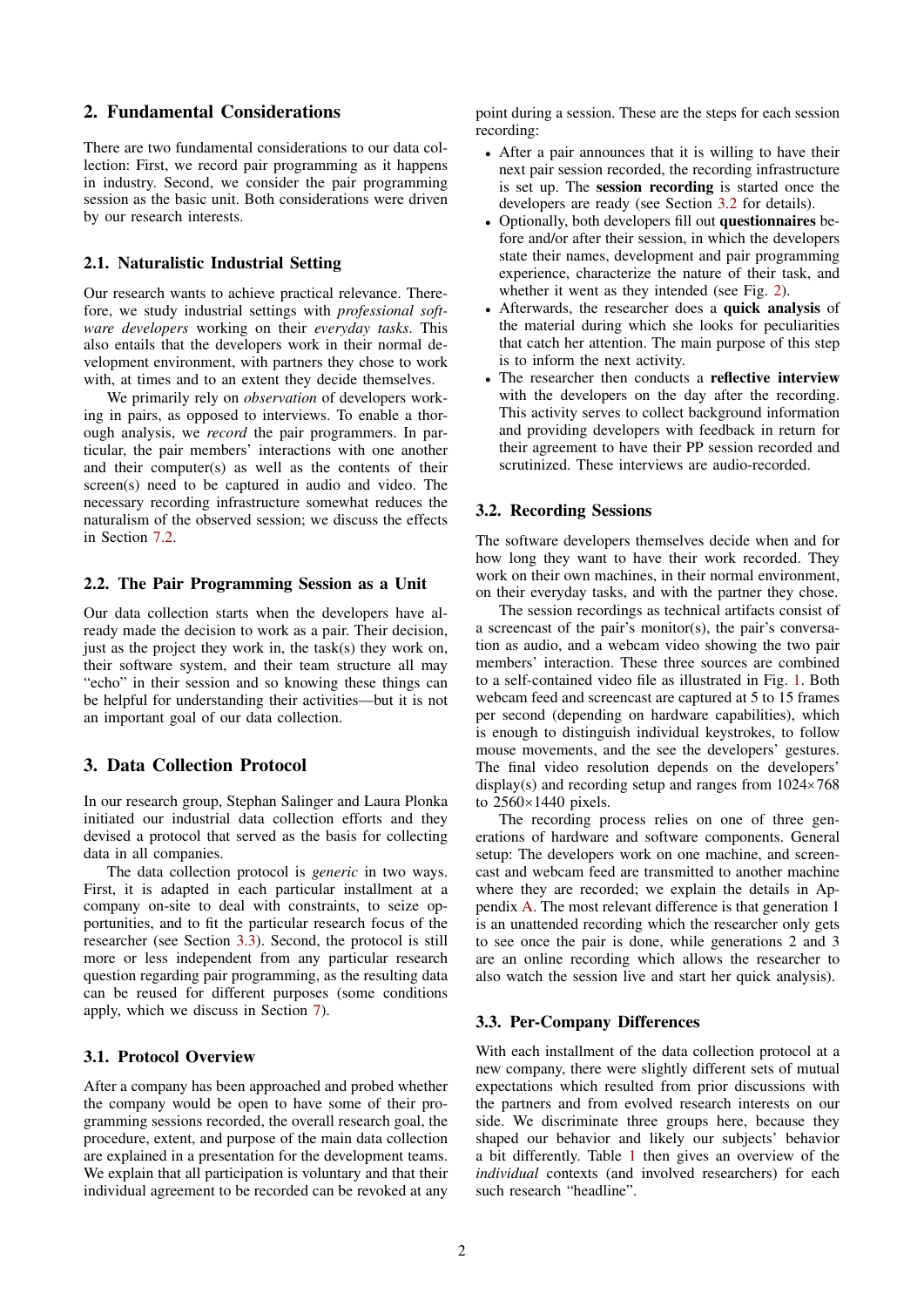<span id="page-2-0"></span>

Figure 1: Still frame from the [CA2](#page-6-1) session recording with screencast in the background and the webcam video layered on top.

<span id="page-2-1"></span>

|    | Company                                    |            |      | <b>Data Collection</b>      |                 |                    |
|----|--------------------------------------------|------------|------|-----------------------------|-----------------|--------------------|
| ID | <b>Application Domain</b>                  | Country    | Year | <b>Researchers</b>          | <b>Headline</b> | <b>Focus</b>       |
| A  | Content Management System                  | Germany    | 2007 | Salinger                    | PP              |                    |
| B  | Social Media                               | Germany    | 2007 | Salinger & Plonka           | <b>PP</b>       |                    |
| С  | Geo-Information System                     | Germany    | 2008 | Plonka                      | <b>PP</b>       | workshop, PP roles |
| D  | <b>Customer Relationship Management</b>    | Germany    | 2008 | Plonka                      | PP              | workshop, PP roles |
| Е  | Logistics and Routing                      | Germany    | 2008 | Plonka                      | PP              | workshop, PP roles |
| F  | Email Marketing                            | Germany    | 2008 | Plonka                      | PP              | workshop, PP roles |
| J  | Data Management for Public Radio Broadcast | Germany    | 2013 | Schenk                      | PP              | distributed PP     |
| Κ  | Real Estate Online Platform                | Germany    | 2013 | Salinger, Zieris            | Agile & PP      | knowledge transfer |
| L  | Freelance Training Consultant              | <b>USA</b> | 2014 | Schenk                      | PP              | distributed PP     |
| M  | Data Analysis in Energy and Transportation | Norway     | 2014 | <b>Zieris</b>               | PP              | knowledge transfer |
| N  | <b>Online Fashion Retailer</b>             | Germany    | 2016 | Salinger, Schmeisky, Zieris | Onboarding      | -                  |
| O  | <b>Online Project Planning</b>             | Germany    | 2016 | Zieris                      | Agile & PP      | knowledge transfer |
| P  | Online Car Part Resale                     | Germany    | 2018 | <b>Zieris</b>               | PP              | knowledge transfer |

Table 1: Contexts for sessions recorded by member of our research group. The research direction ("headline" and "focus") was set by the named researchers. Sessions in three additional industrial contexts (G, H, and I) were recorded with low technical quality and by students with little oversight, so important context information is missing. We exclude these low-quality sessions from our repository.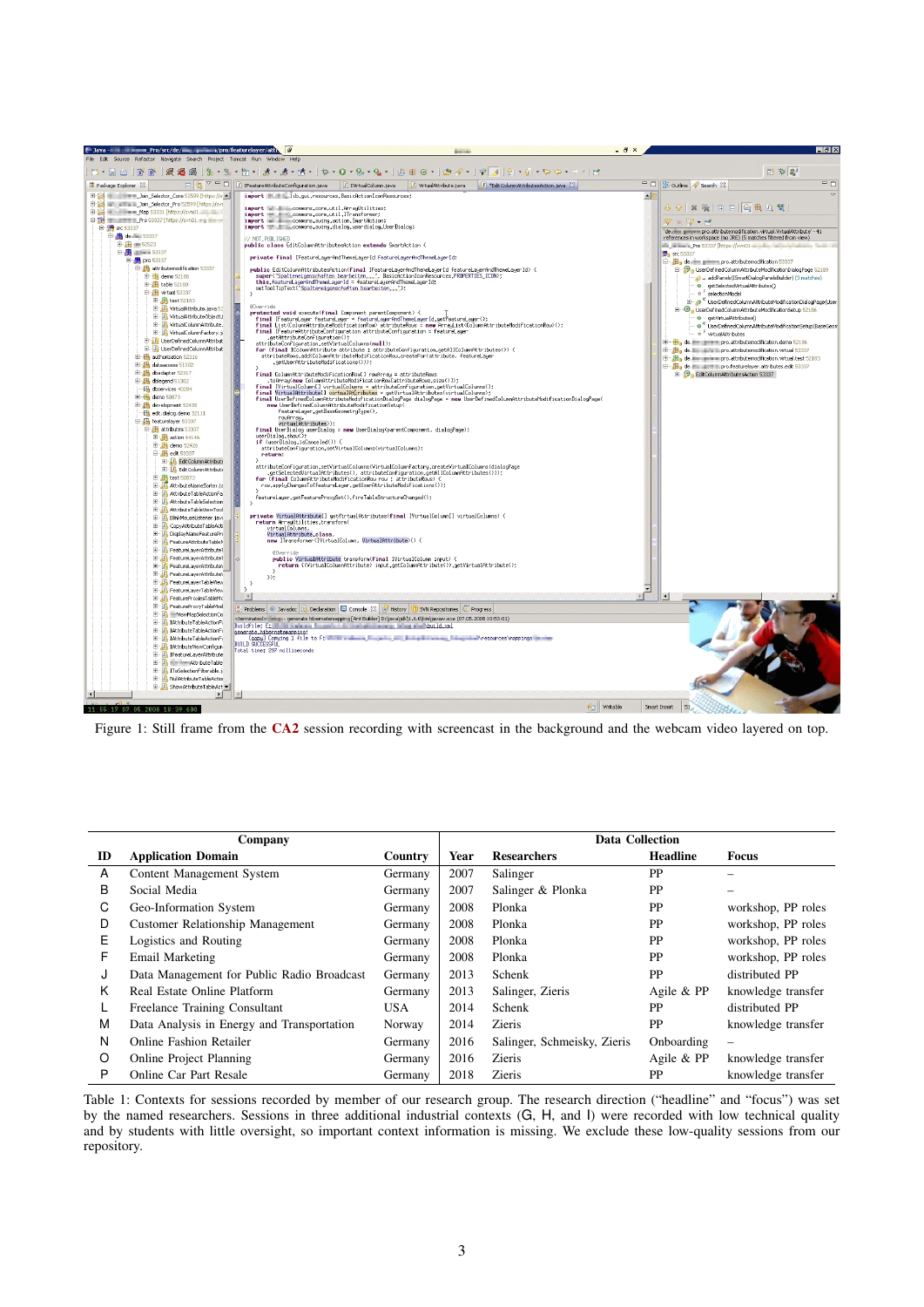• PP: Most companies were specifically approached with the intention to understand pair programming. While for the first contacts there was no particular focus yet, Plonka's [\[4\]](#page-12-8) contacts to companies C to F were influenced by a particular interest in the *driver and navigator* roles, which is why the webcams in these sessions are recorded in an angle that shows the developers hands but occassionally cuts off their heads.

Additionally, the data collection period was branded to these companies as a "workshop" to help developers reflect on their PP process. Here, one work station was set up for all pairs to use and the developers would put their names on a list to choose either a morning or an afternoon slot to be recorded for a planned maximum duration of 1.5 to 2 hours. Nevertheless, once a recording was started, the developers (just as in all other companies) were left to work on tasks of their choosing for as long they wanted.

Schenk [\[14\]](#page-12-9) was particularly interested in distributed pair programming and chose her contacts J and L accordingly; Zieris [\[17\]](#page-12-10), [\[18\]](#page-12-11) is interested in knowledge transfer and all participants from companies K, M, O, and P knew that.

- Agile: Salinger and Zieris approached companies K and O in an effort to understand agile software development in general. According data from these contexts was collected and analyzed (see [\[22\]](#page-12-12), which is about company K). All particular PP sessions, however, were recorded exclusively for the purpose of understanding knowledge transfer in pair programming.
- Onboarding: Schmeisky, Salinger, and Zieris approached company N for understanding their onboarding process, i.e., how new-hires are integrated into the company. Pair programming was not a designated part of that process, but a number of developers agreed to be recorded while working in pairs. The recordings were therefore a window into the actual onboarding process, and were not made to understand pair programming.

Another effect of these different headlines and focuses can be seen in the different versions of the pre- and postsession questionnaires, see Figure [2.](#page-4-2)

## <span id="page-3-0"></span>4. Terminology and Structure

We use the following nomenclature:

- Companies are represented by single letters: A, B, C, and so on.
- Sessions are grouped by their technical context ("project", each with a different set of requirements and/or different technology stack) and then counted up with Arabic numbers. CB1 is the first recording in the second context in the third company.
- Developers are identified through their company and Arabic numbers, such as C3.

## <span id="page-3-1"></span>4.1. Pair Programming Modes

Although our primary research focus is on pair programming, we did not restrict our recordings to a fixed setting of two developers working on the same machine. We distinguish three dimensions along which the collaboration modes in our repository differ.

- Number of Developers: Just as one developer may ask a colleague for help, a pair may do the same. Some teams even form groups of three or more people intentionally. So far, we recorded sessions with groups of two to four developers.
- Spatial Distribution: The developers can all be colocated, or all be in separate locations. (There could also be separate co-located subgroups, but we did not record such settings yet.)
- Number of Active Computers: The developers can share access to a single machine, or each of them can use their own machine, or a mix of both.

In principle, these three dimensions are independent from each other. However, we did not observe every possible constellation yet. We characterize the ones we did see as follows (refer to Table [2](#page-3-3) for a summary):

- Pair Programming (PP): Two developers sit next to each other and work on one single machine.
- Pair Programming with Active Observer (PPao): Like PP, but one partner occasionally looks up things on her own machine. The pair still works on one task though.
- Side-by-Side Programming (SbS): Two developers sit next to each other and work on their own separated but related tasks.
- Mob Programming (Mob): Three or more developers sit close to each other (e.g. in a conference room or next to each other in a row) and work on anything between one single machine, and one machine per developer. We have observed only fully co-located Mob settings.
- Remote Pair Programming (RPP): Two developers are distributed to two different locations and share one screen, i.e., there is one developer who "owns" the machine, and the other developer may have viewonly access (screen-sharing, e.g., via Skype) or some interaction options (e.g., via TeamViewer).
- Distributed Pair Programming (DPP): Two developers are distributed over two different locations and they each can interact with their development environment independently but their actions are synchronized. All our DPP pairs used Saros as their tool  $[10]$ .<sup>[1](#page-3-4)</sup>

<span id="page-3-3"></span>

| <b>Name</b>                              | <b>Short #Dev</b> |                               | <b>Spatial</b> | Active           |
|------------------------------------------|-------------------|-------------------------------|----------------|------------------|
|                                          |                   |                               | <b>Setting</b> | <b>Computers</b> |
| Pair Programming                         | PP                | $\mathcal{D}_{\mathcal{L}}$   | co-located     |                  |
| Pair Programming<br>with Active Observer | PPao              | $\mathcal{D}_{\mathcal{L}}$   | co-located     | $1 - 2$          |
| Side-by-Side<br>Programming              | SbS               | $\mathcal{D}$                 | co-located     | 2                |
| Mob Programming                          | Mob               | $3+$                          | co-located     | $1+$             |
| Remote Pair<br>Programming               | <b>RPP</b>        | $\mathfrak{D}_{\mathfrak{p}}$ | distributed    | 1                |
| Distributed Pair<br>Programming          | DPP               | $\mathcal{D}$                 | distributed    | 2                |

Table 2: Collaboration modes in our data collection

<span id="page-3-4"></span><span id="page-3-2"></span>1. Project homepage: <https://www.saros-project.org>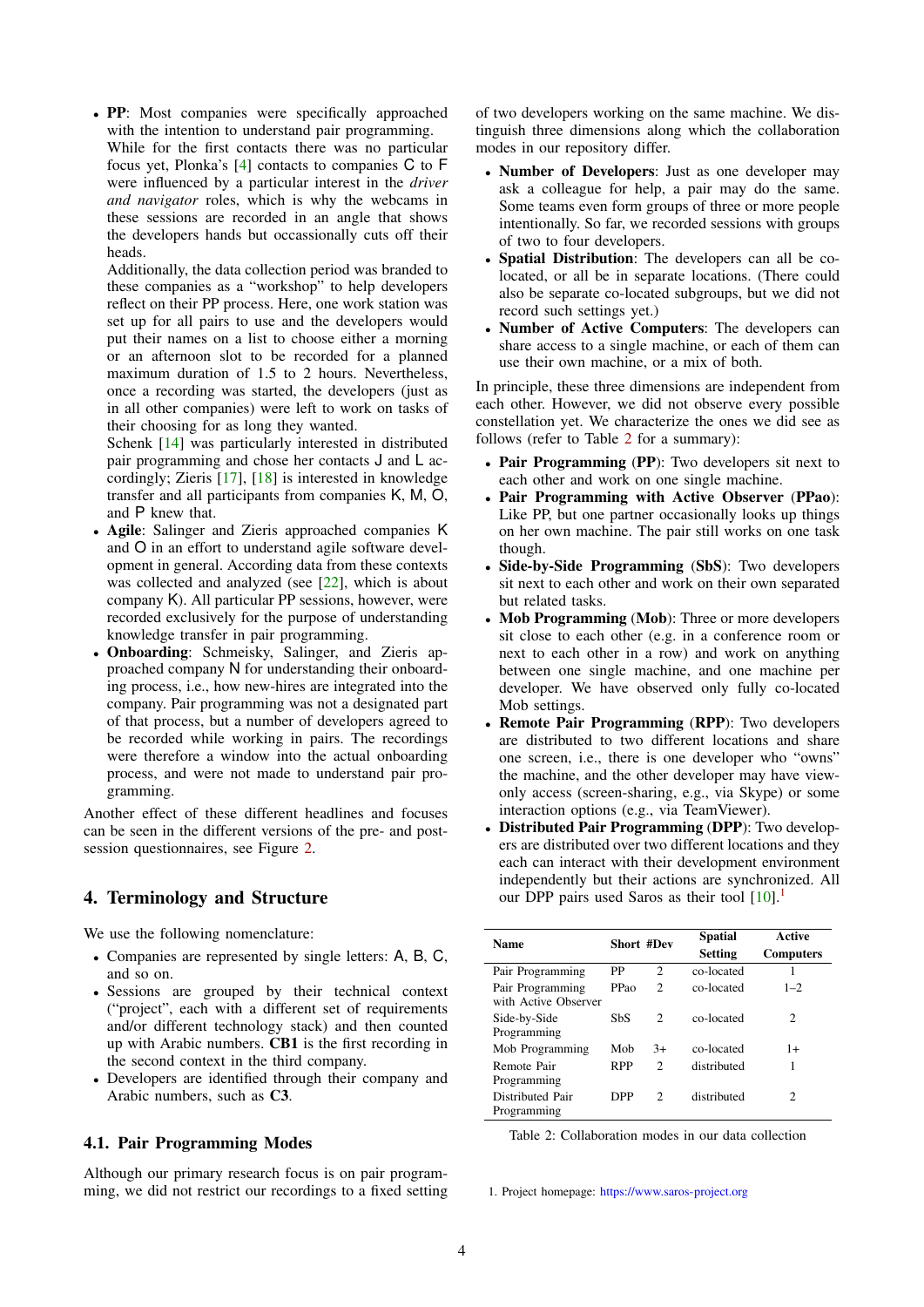<span id="page-4-2"></span>

| Task & Pair Items ("Pre-Session")                             | Process Items ("Post-Session")                         |
|---------------------------------------------------------------|--------------------------------------------------------|
| 1) Task classification (new functionality, extend functional- | 1) School grade for recent session                     |
| ity, test cases, debugging, refactoring, or other)            | 2) Compare progress with expectations                  |
| 2) Short description of the task                              | 3) Divide session into phases                          |
| 3) Characterization of (expected) difficulties                | 4) Name most important phases                          |
| 4) Estimated time to completion                               | 5) Assess session-specific importance of each: knowl-  |
| [added in version 3]                                          | edge transfer, developing a strategy, bug fixing,      |
| 5) Why task is worth to be worked on by a pair                | developing a design/an architecture, developing an     |
| 6) Professional software development experience               | algorithm, knowing an API, having the right idea       |
| 7) Pair programming experience                                | [removed in version 2]                                 |
| [added in version 2]                                          | 6) Points where pair constellation should have been    |
| 8) How well attuned to their respective partner?              | given up                                               |
| 9) Expectations towards the reflective interview later on     | 7) Points where pair constellation was especially ben- |
| [added in version 2]                                          | eficial [added in version 2]                           |

Figure 2: Shortened items from the pre-session and the post-session questionnaire which the developers filled out individually (except for the D-pairs who all handed in just one collective pre-questionnaire). There were three different versions: Version 1 was used for companies A and B, version 2 for [CA1](#page-5-4), [CB1](#page-6-2), [CA4](#page-6-3), and [CA5](#page-6-4)), and version 3 for [CA2](#page-6-1) and [CA3](#page-6-5) as well as for companies D, E, and F (all three questionnaire versions can be found in our data set [\[20\]](#page-12-7)). Developers from companies J and K received and answered the *task & pair items* (except 4, 6, and 9) via e-mail *after* their respective sessions. In the other installments (M, N, O, P), no questionnaires were used. Instead, the researchers asked the developers directly in the reflective interviews.

## 4.2. Structured Developer Information

For all 57 developers, we provide the following structured information:

- Gender (Gnd): We did not ask any participant for their gender specifically. We list them as either "female" or "male" depending on the first name they told us.
- Spoken Languages (Lang): We list the developers' spoken languages in decreasing proficiency, using ISO 639-1 codes (e.g., "EN" for English, "DE" for German). We only list languages that are actually spoken in our data; a dash "–" is used as a placeholder, e.g., when it is clear that the session language is not the developer's first language and she never uses that first language.
- Software Development Experience (Dev.): In some companies, we asked the developers to self-report their professional software development experience in years and months in the questionnaires (see Fig. [2\)](#page-4-2). In other cases, we retrospectively searched for public profiles on professional network sites.

Pair Programming Experience (PP): Here, we only relied on self-reported data from the questionnaires.

Time with Company (Comp.): This aspect we did not ask for in any questionnaire. The according numbers stem exclusively from the participants' public profiles on career sites.

For all the experience-related information we use the following conventions: A "*n.a.*" in a table cell means that no information was ever collected. A blank cell means that the developer did fill out the according questionnaire, but left the field blank. Normal numbers are represented as such, while special markings and comments are given in quotation marks, e.g. "ca. 6?" or "first time". If the same developer was asked the same question on multiple occasions and gave different answers, the respective values are separated by a slash "/".

- Number of Sessions (#S): The number of session recordings in our repository the developer is part of.
- Number of Pairs (#P): The number of distinct pair

<span id="page-4-0"></span>(or group) constellations in which the developer was recorded.

## 4.3. Structured Session Information

For all 67 sessions, we provide the following structured information:

- Mode: A characterization of how the developers work together (see Section [4.1\)](#page-3-1). We list the predominant mode of the session. See the tables' respective captions and Section [6](#page-5-0) for more details on some corner cases.
- Developers: An incidence matrix of the developers participating in the session.
- Start: Date and time when the actual session (not just the video) started.
- Duration (Dur.): Gross session length (from start to dissolving the session), including any short breaks. An intermittent stand-up meeting of 15 minutes or less counts as short whereas a lunch break does not: We then consider the parts to be individual sessions even if they where recorded in one sitting.
- **Spoken language(s) (SL):** The natural languages used by the participants in the session, using ISO 639-1 codes (e.g., "EN" for English, "DE" for German).
- Programming Language(s)  $(PL)$ : The structured languages of the source code files/snippets the developers read and/or write in their session.
- Pre-Session Pair Assessment (Pre): Answer to *task & pair item* 8: 'How well attuned to your partner are you?' expressed in German school grades from 1 (best) to 6 (worst).

Post-Session Assessment (Post): Answer to *process item* 1: 'How useful was it to solve the task as a pair?' expressed in German school grades from 1 (best) to 6 (worst).

<span id="page-4-1"></span>For multiple sessions recorded in one sitting, only the first has Pre data and only the last has Post data. Pre and Post columns are omitted for companies in which no questionnaires were used.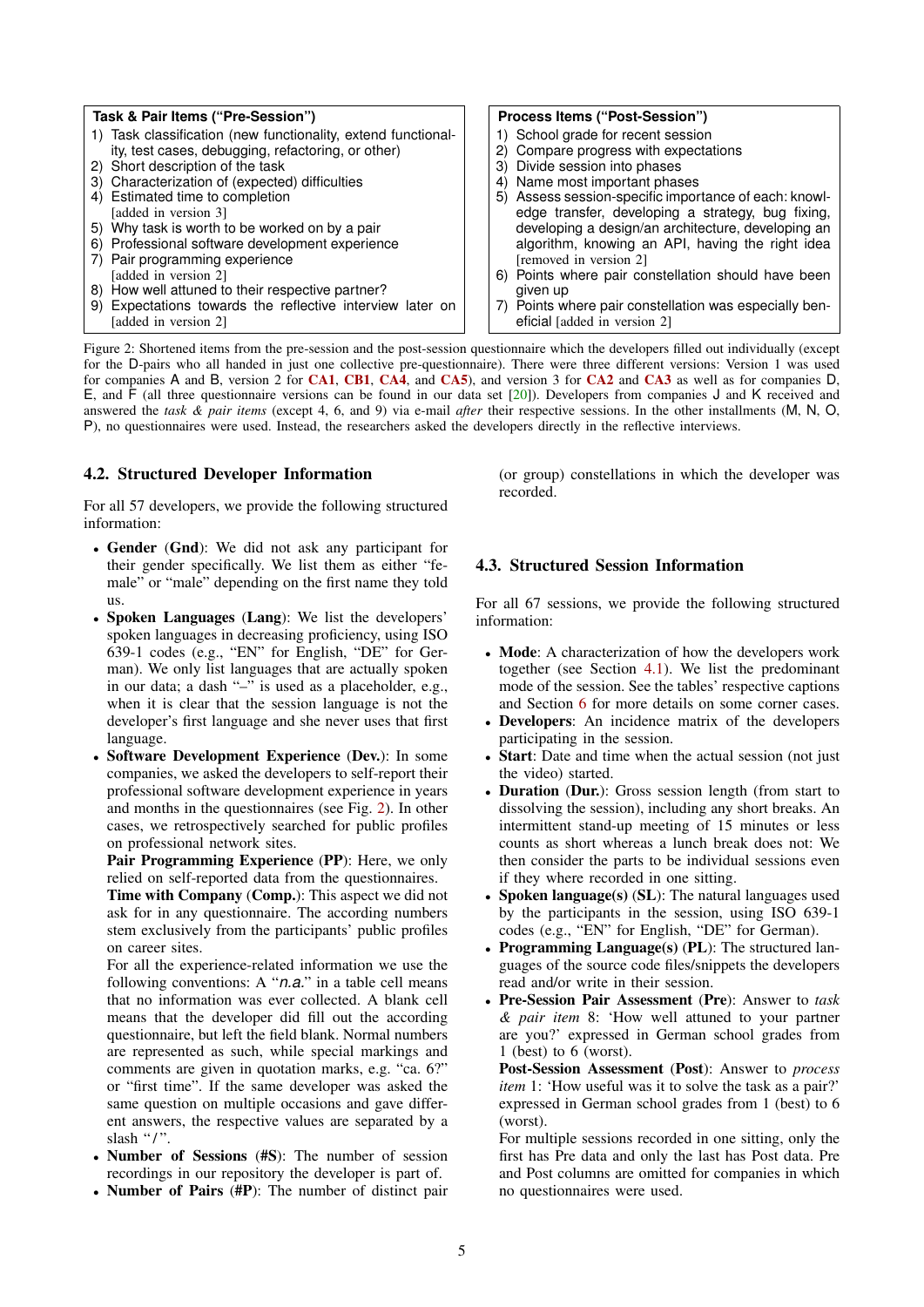<span id="page-5-5"></span>

Figure 3: Distribution of Session Lengths

## 5. Overview of Sessions

Table [3](#page-6-6) summarizes the contents of the repository per company. In addition to the types and lengths of the recorded sessions, we also list the quality of the auxiliary data sources, i.e., pre- and post-session questionnaires and recordings of the reflective interviews.

Figure [3](#page-5-5) is a histogram of the session lengths. The vast majority of our sessions runs between 0:45 and 2:30 hours.

Our data set [\[20\]](#page-12-7) contains per-company R files with all the structured information in the form described in Sections [4.2](#page-3-2) and [4.3.](#page-4-0)

## <span id="page-5-0"></span>6. The Repository

In this Section, we characterize each of the 13 companies and provide summaries for many of the individual sessions. Characterizing such sessions on a content-level in a uniform manner is difficult and is beyond the purpose of the current report. Hence, we only provide summaries in a non-uniform manner and only for the sessions where we have one at hand from the way we used the session in our PP research.

We do not generally transcribe our sessions, but provide partial transcripts (and partial translations) as a growing data set [\[20\]](#page-12-7).

### <span id="page-5-1"></span>6.1. Company A

Company A develops a web-based content management system (CMS) in Java and Objective-C.

We recorded a single session ([AA1](#page-5-6)) with developers A1 and A2 in this company. Both developers know their domain well and are generally experienced developers. Developer A1 has very good structural knowledge of the Java frontend and its individual classes, as well as practical knowledge of the Eclipse IDE and the Java programming language. His colleague A2 is more familiar with the backend and the SQL database, the VIM editor and the UNIX shell, and the Objective-C programming language. However, each of them would also be able to work in the other part of the system.

<span id="page-5-6"></span>See Table [4](#page-6-7) for general information on the developers and Table [17](#page-13-0) for structured information on the recorded session.

Session AA1 The pair works on fixing inconsistencies across different list views. They work both in the frontend and the backend code. Although they know their code base well, they still spend time understanding peculiarities. At the end of the session they worked through five different lists and made them consistent, but learned that one aspect of the business model cannot be implemented in the backend alone. They finish with an architectural discussion.

### <span id="page-5-2"></span>6.2. Company B

Company B develops a social media platform in PHP and JavaScript. We visited the company two times to record a total of four PP sessions.

All four sessions are with the same pair of full-stack developers B1 and B2. See also Salinger's description of the data collection [\[9,](#page-12-14) pp. 95–99]. See Table [5](#page-6-8) for general information on the developers and Table [18](#page-13-1) for structured information on the recorded sessions.

*Note on Naming Scheme:* We originally considered the data from the first recording sitting to be corrupt but were eventually able to mostly recover them. This is why the earlier sessions are labeled **[BB1](#page-5-7)** to **[BB3](#page-5-7)** even though they take place five months prior to session [BA1](#page-5-8).

<span id="page-5-7"></span>Sessions BB1, BB2, and BB3 The pair implements a new feature from scratch, going through their complete web development stack: starting with template and internationalization in session [BB1](#page-5-7), continuing with controller, model, database layer, and template optics in session [BB2](#page-5-7), and concluding with making their view more interactive through JavaScript in session [BB3](#page-5-7).

*Note on Data:* The webcam and audio recording is jumbled for the last 30 minutes of session [BB3](#page-5-7): While the screen video is continuous, about 10 minutes worth of webcam and audio are randomly missing, making the other 20 minutes very difficult to understand due to lack of continuity.

<span id="page-5-8"></span>Session BA1 The pair takes over some code of unknown quality written by outsourced developers. Technically, they want to implement part of a cache. In particular, their logic should tell whether the requested data has changed since a given timestamp. In their session, they need to understand all existing code for that functionality (a few dozen lines of PHP code), make some additions, and encounter difficulties in specifying what exactly their cache should do. In the first minutes they also struggle with the workstation which is not theirs and not fully configured to their needs.

#### <span id="page-5-3"></span>6.3. Company C

Company C develops a geographic information system desktop GUI application written in Java. The design of this software uses abstraction elaborately.

<span id="page-5-4"></span>Over the course of one week, we recorded 6 sessions involving 8 developers in this company. See also Plonka's description of the data collection [\[4,](#page-12-8) pp. 64–67], and the (German) handout produced for company C in our data set [\[20\]](#page-12-7). See Table [6](#page-6-9) for general information on the developers and Table [19](#page-13-2) for structured information on the recorded sessions.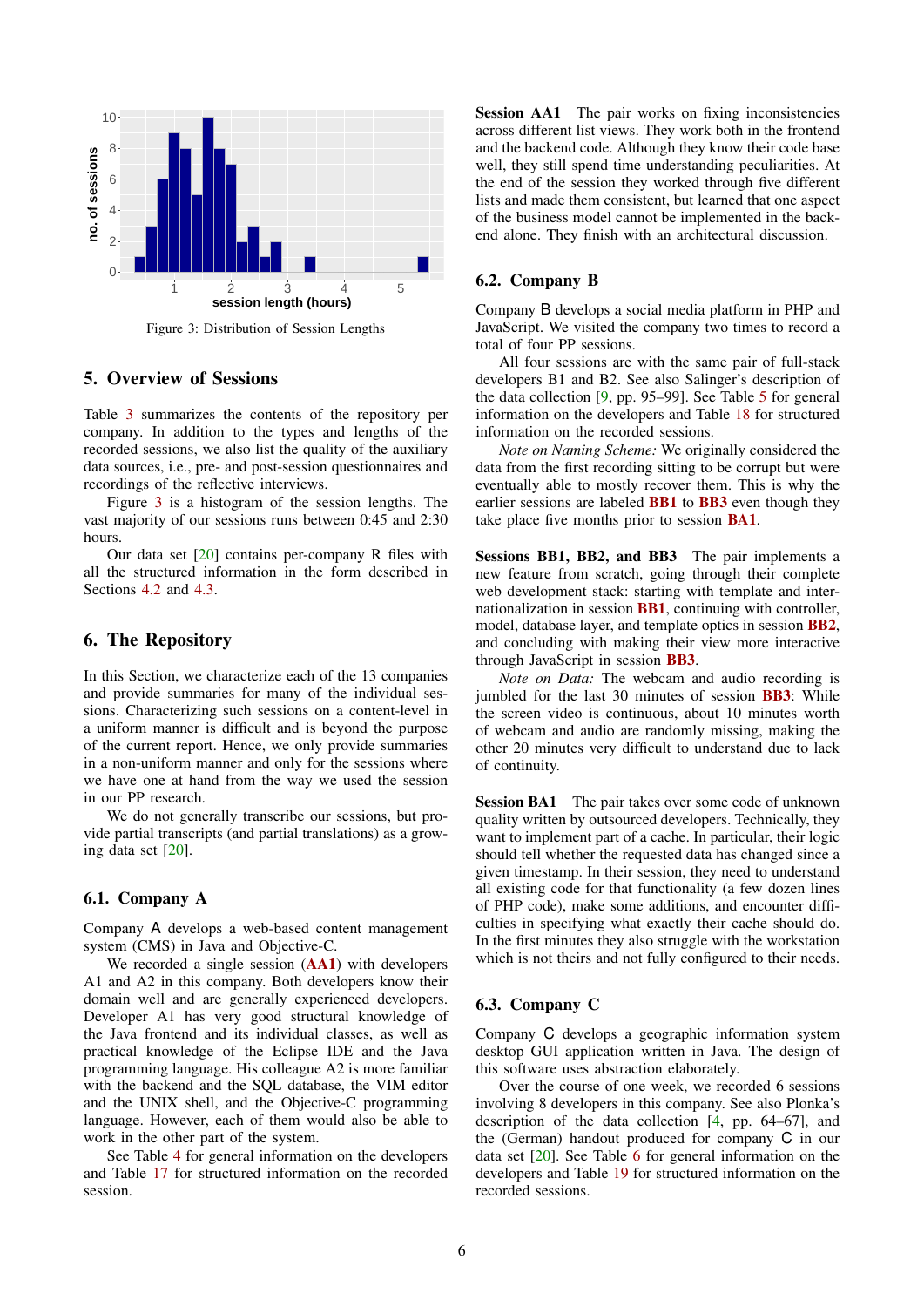<span id="page-6-6"></span>

|         |      |                 |      |                |                |                 | <b>Sessions</b> |                |            |                |                |                |                              | <b>Auxiliary Data</b>                  |                                        |
|---------|------|-----------------|------|----------------|----------------|-----------------|-----------------|----------------|------------|----------------|----------------|----------------|------------------------------|----------------------------------------|----------------------------------------|
| Company |      | <b>Duration</b> |      |                |                |                 | Mode            |                |            | Σ              | <b>Devs</b>    | Pairs          |                              | Questionnaire                          | <b>Reflection</b>                      |
|         | min  | avg             | max  | PP             | PPao           | Sb <sub>S</sub> | Mob             | <b>RPP</b>     | <b>DPP</b> |                |                |                | Pre                          | Post                                   | <b>Interview</b>                       |
| Α       | 2:22 | 2:22            | 2:22 | $\mathbf{1}$   |                |                 |                 |                |            |                | $\overline{2}$ |                | √                            | ✓                                      |                                        |
| В       | 1:21 | 1:37            | 1:51 | $\overline{4}$ |                |                 |                 |                |            | 4              | 2              |                | ✓                            | ✓                                      |                                        |
| С       | 1:12 | 1:28            | 2:10 | 6              |                |                 |                 |                |            | 6              | 8              | 6              | √                            | ✓                                      | $(\checkmark)$                         |
| D       | 0:31 | 1:33            | 2:23 | 6              |                |                 |                 |                |            | 6              | 8              | 5              | $(\boldsymbol{\mathcal{N}})$ | ✓                                      | $(\checkmark)$                         |
| E       | 1:17 | 1:47            | 2:46 | $\overline{7}$ |                |                 |                 |                |            |                | 8              | 6              | ✓                            | ✓                                      | $(\checkmark)$                         |
| F       | 1:45 | 2:03            | 2:39 | $\overline{4}$ |                |                 |                 |                |            | 4              | 6              | 4              | √                            | ✓                                      | $(\checkmark)$                         |
| J       | 0:42 | 1:53            | 5:27 |                |                |                 |                 |                | 9          | 9              | $\overline{2}$ |                | -                            | $\left(\boldsymbol{\checkmark}\right)$ |                                        |
| K       | 0:53 | 1:40            | 2:53 | 8              |                |                 |                 |                |            | 8              | 4              | 3              | -                            | $\left(\boldsymbol{\checkmark}\right)$ | $\left(\boldsymbol{\checkmark}\right)$ |
|         | 0:47 | 0:53            | 1:00 |                |                |                 |                 |                |            | $\overline{2}$ | 3              | $\overline{2}$ | -                            |                                        |                                        |
| M       | 0:25 | 0:25            | 0:25 | $\mathbf{1}$   |                |                 |                 |                |            |                | $\overline{2}$ |                | $\qquad \qquad$              |                                        |                                        |
| Ν       | 0:41 | 1:35            | 3:29 |                |                | 4               |                 |                |            | 5              | 4              | 3              |                              |                                        | $(\checkmark)$                         |
| O       | 0:47 | 1:13            | 1:44 | $\overline{2}$ | $\overline{2}$ |                 | 4               | $\overline{2}$ |            | 10             | 5              | 6              | -                            |                                        | $(\checkmark)$                         |
| P       | 0:58 | 1:25            | 1:42 | $\overline{4}$ |                |                 |                 |                |            | 4              | 3              | $\mathfrak{2}$ |                              |                                        |                                        |
| Σ       | 0:25 | 1:35            | 5:27 | 43             | $\overline{2}$ | 4               | 5               | 3              | 10         | 67             | 57             | 41             |                              |                                        |                                        |

Table 3: Overview of the PP-ind repository of professional pair programming session recordings including the minimum, average, and maximum durations of each company's recordings as well as the recording count per collaboration mode (zeros are omitted for readability). The modes are explained in Section [4.1.](#page-3-1) Auxiliary data may be ✓–complete, (✓)–partial, or non-existing. Questionnaires are *complete* if they were handed out for all sessions then filled out by both partners individually; *complete* reflection interviews are all audio-recorded while *partial* means missing records or hand-written notes only.

<span id="page-6-7"></span>

| ID                         | Gnd  | Lang | Dev. |   | PP |   | Comp. |   | $#S$ # $P$ |  |
|----------------------------|------|------|------|---|----|---|-------|---|------------|--|
|                            |      |      | v    | M |    | М |       | M |            |  |
| A <sub>1</sub>             | male | DE   | 10   |   |    |   |       |   |            |  |
| A <sub>2</sub>             | male | DE   |      |   |    |   |       |   |            |  |
| <b>Pair constellations</b> |      |      |      |   |    |   |       |   |            |  |

Table 4: Overview of the A developers. Experience data as of 2007-01. See Section [4.2](#page-3-2) for information on the data and its representation.

<span id="page-6-8"></span>

|                |                            | Lang | Dev. |      | РP |   | Comp. |   | $#S$ # $P$ |  |
|----------------|----------------------------|------|------|------|----|---|-------|---|------------|--|
| ID             | Gnd                        |      |      | М    |    | М |       | M |            |  |
| B1             | male                       | DE   |      | 10   |    |   |       |   |            |  |
| B <sub>2</sub> | male                       | DE   |      | n.a. |    |   | n.a.  |   |            |  |
|                | <b>Pair constellations</b> |      |      |      |    |   |       |   |            |  |

Table 5: Overview of the B developers. Experience data as of 2007-04. See Section [4.2](#page-3-2) for information on the data and its representation.

Session CA1 Developers C1 and C2 work on a new form on the system's GUI. C1 has started working on the form prior to the session; C2 is new to the task. In their session, they mostly deal with making their new GUI component in the form toggleable for which they reuse existing GUI logic.

<span id="page-6-1"></span>Session CA2 Developers C2 and C5 work on a small functional extension. Its main difficulty lies in understanding and properly applying the existing design abstractions. The task was started by C5 prior to the session. The work consists of design discussion and of moving classes to another package in the first half of the session and of implementing and testing a new abstraction in the second half.

<span id="page-6-5"></span>Session CA3 Developers C6 and C7 want to implement a new context menu entry which is only enabled under certain circumstances. They write test cases for the menu entry to be enabled and disabled, and refactor code along the way. This is a simple task, but their IDE freezes for

<span id="page-6-9"></span>

| ID             |           | Gnd Lang | Dev.      |                | PP             | Comp. |                            | #S #P          |                |                |
|----------------|-----------|----------|-----------|----------------|----------------|-------|----------------------------|----------------|----------------|----------------|
|                |           |          | Y         | М              | Y              | м     | Y                          | М              |                |                |
| C <sub>1</sub> | male      | DE       | 4         | $\overline{c}$ | $\overline{c}$ |       | n.a.                       |                |                |                |
| C <sub>2</sub> | male      | - DE     |           | 92/3           | "ca. 6?"       |       | 8                          | 5              |                | 2 <sub>2</sub> |
| C <sub>3</sub> | male DE   |          | 6         |                |                |       | 5                          | 9              |                |                |
| C <sub>4</sub> | female DE |          | 10        |                | 11/12          |       | 6                          | $\overline{c}$ | 3              | -3             |
| C <sub>5</sub> | male DE   |          | " $20+$ " |                | 20             |       | $\mathfrak{D}$             | $\overline{4}$ |                |                |
| C <sub>6</sub> | female DE |          | 2         | 8              | 6              | 7     | n.a.                       |                |                |                |
| C7             | male      | DE       | 10        |                | 12             |       | 6                          | $\overline{4}$ | $\mathfrak{D}$ | - 2            |
| C8             | male      | - DE     | $\theta$  | 11             | 3              |       |                            |                |                |                |
|                |           |          |           |                |                |       | <b>Pair constellations</b> |                |                | 6              |

Table 6: Overview of the C developers. Experience data as of 2008-05. See Section [4.2](#page-3-2) for information on the data and its representation.

over a minute many times which slows the pair down a lot. After 1:20 hours into their session, the pair takes a four-minute break.

<span id="page-6-3"></span>Session CA4 Developers C4 and C7 implement a new feature to allow for selection of multiple graphical features while holding down the CTRL key. They have to adapt many interfaces in the event handling part of the software since their feature is the first to react to the CTRL key. They write tests, do refactorings, and discuss design a lot. Much time is lost in the second half of the session due to a problem with the team's SVN (Subversion) server. The pair fluently uses two sets of keyboard and mouse.

<span id="page-6-4"></span>Session CA5 Developers C3 and C4 start implementing a new feature that allows users to cut existing geometries (such as points, lines, polygons) into parts by drawing arbitrary shapes across them. The pair fluently uses two sets of keyboard and mouse and has a productive and high-paced session.

<span id="page-6-2"></span><span id="page-6-0"></span>Session CB1 Developers C4 and C8 work on a pet project of theirs before official office hours. It is written in Java, too, but has nothing to do with the domain of the C company.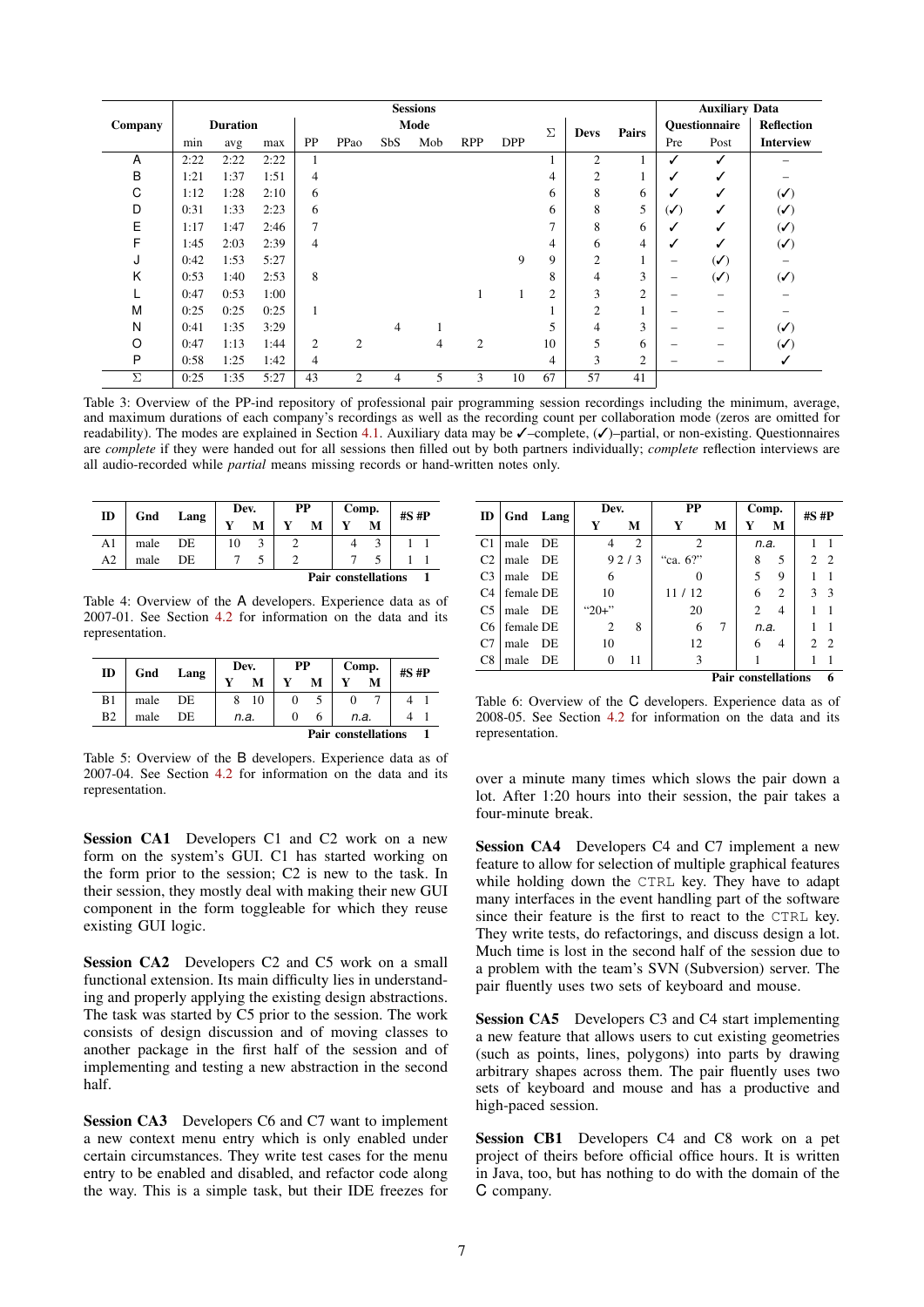## 6.4. Company D

Company D develops a large customer-relationship system that is based on Eclipse and comprises about 50 top-level modules written in Java.

During one week, we recorded 6 sessions involving 8 developers in this company. See also Plonka's description of the data collection [\[4,](#page-12-8) pp. 64–67]. See Table [7](#page-7-3) for general information on the developers and Table [20](#page-14-0) for structured information on the recorded sessions.

<span id="page-7-3"></span>

| ID             | Gnd    |          | Dev. |   |                | PP     |                            | Comp.    | $#S$ # $P$                  |                |
|----------------|--------|----------|------|---|----------------|--------|----------------------------|----------|-----------------------------|----------------|
|                |        | Lang     | Y    | М | Y              | M      | Y                          | М        |                             |                |
| D1             | female | DE.      | 10   |   | $\overline{c}$ |        | $\mathfrak{D}$             | 3        |                             |                |
| D <sub>2</sub> | male   | DE.      | 12   |   | 1<br>6         |        | n.a.                       |          | 3                           | $\overline{c}$ |
| D <sub>3</sub> | male   | DE.      |      | 3 |                | 3      |                            | 3        |                             |                |
| D <sub>4</sub> | male   | DE.      |      |   |                | (0, 0) |                            | $\Omega$ | $\mathcal{D}_{\mathcal{L}}$ | 2              |
| D <sub>5</sub> | male   | DE       | 9    |   | 1              | 8      | 1                          | 8        |                             |                |
| D <sub>6</sub> | male   | DE.      | 11   |   |                | n.a.   |                            | 10       |                             |                |
| D7             | male   | $-$ , DE | 4    |   | 2              |        |                            | n.a.     |                             |                |
| D <sub>8</sub> | female | $-$ , DE | 3    | 2 | 3<br>8         |        | n.a.                       |          | $\overline{c}$              | $\overline{1}$ |
|                |        |          |      |   |                |        | <b>Pair constellations</b> |          |                             | 5              |

Table 7: Overview of the D developers. Experience data as of 2008-10. See Section [4.2](#page-3-2) for information on the data and its representation.

<span id="page-7-9"></span><span id="page-7-7"></span>Session DA1 *Note on Data:* No webcam was recorded.

Session DA2 Developer D4 is in his very first week at the company and has never pair programmed before; his colleague D3 has been with the company for three months. It is his first programming job for which he started learning Java.

In their session, they try to implement a new toolbar for one of the system's many modules. After some failed attemptes and two long discussions with additional developers (first D7, then D6), they perform a technically simple refactoring task which spans many different modules and takes the rest of session. Throughout the session, D4 provides D3 with information on programming styles, technologies, and so on, whereas D3 is more knowledgeable about the code base and the organizational background.

Underway, the team suspends the session for 15 minutes to participate in their team's daily stand-up meeting.

#### <span id="page-7-0"></span>6.5. Company E

Company E develops a graphical desktop application for different logistics-related tasks in mostly C++ with some parts written in C# and Java.

During one week, we recorded 7 sessions involving 8 developers in this company. See also Plonka's description of the data collection [\[4,](#page-12-8) pp. 64–67]. See Table [8](#page-7-4) for general information on the developers and Table [21](#page-14-1) for structured information on the recorded sessions.

<span id="page-7-8"></span>Session EA1 Prior to the session, developer E2 already tried to debug a display error that leads to routes of ferries being displayed with an extra segment. In their PP session, he and colleague E1 go through the unfamiliar source code step by step with a debugger. They repeatedly set up a certain state, inspect variables, develop and test

<span id="page-7-4"></span>

| ID             | Gnd    |      | Dev.           |          | PP             |          | Comp.                      | $#S$ # $P$                       |
|----------------|--------|------|----------------|----------|----------------|----------|----------------------------|----------------------------------|
|                |        | Lang | Y              | М        | Y              | М        | Y<br>М                     |                                  |
| E1             | male   | DE   | $\Omega$       | 5        | 0              | 5        | n.a.                       | 2<br>3                           |
| E <sub>2</sub> | male   | DE.  | 10             | 8        | 3/5            |          | n.a.                       | 3<br>$\overline{2}$              |
| E <sub>3</sub> | male   | DE.  | 23             | $\Omega$ | 0              | $\Omega$ | n.a.                       | $\mathfrak{D}$<br>$\overline{2}$ |
| E4             | male   | DE   | 8              | $\Omega$ | $\theta$       | $\Omega$ | 6                          | $\mathfrak{D}$<br>$\overline{2}$ |
| E <sub>5</sub> | male   | DE   | 10             |          | $\overline{2}$ |          | n.a.                       |                                  |
| E6             | female | DE.  | 13             |          | $\theta$       |          | n.a.                       |                                  |
| E7             | male   | DE.  | $\overline{c}$ |          |                | 2        | n.a.                       |                                  |
| E8             | male   | DE.  | $\overline{c}$ | 5        | 2              |          | $\overline{c}$<br>7        |                                  |
|                |        |      |                |          |                |          | <b>Pair constellations</b> | 6                                |

Table 8: Overview of the E developers. Experience data as of 2008-10. See Section [4.2](#page-3-2) for information on the data and its representation.

hypotheses, but do not change any code. They end their session after 80 minutes (without having made much apparent progress) because of a team meeting.

*Note on Data:* There are several pauses in the video stream because the developers accidentally paused and resumed the recording underway by using the F9 and F10 keys in their debugger which the recording software also listened to.

#### <span id="page-7-1"></span>6.6. Company F

Company F develops an email marketing tool written in Java.

On three consecutive days, we recorded 4 sessions involving 6 developers in this company. See also Plonka's description of the data collection [\[4,](#page-12-8) pp. 64–67]. See Table [9](#page-7-5) for general information on the developers and Table [22](#page-14-2) for structured information on the recorded sessions.

<span id="page-7-5"></span>

| ID             | Gnd  | Lang                       |    | Dev.     |   | PP       | Comp. |                | $#S$ # $P$                       |  |  |
|----------------|------|----------------------------|----|----------|---|----------|-------|----------------|----------------------------------|--|--|
|                |      |                            | Y  | М        | Y | М        | Y     | M              |                                  |  |  |
| F1             | male | DE                         | 10 |          | 4 |          |       | $\overline{c}$ |                                  |  |  |
| F2             | male | DE                         | 10 |          | 4 |          | 0     | 3              | $\overline{2}$<br>$\mathfrak{D}$ |  |  |
| F <sub>3</sub> | male | DE                         | 5  |          | 3 |          | 2     | 2              | $\overline{2}$<br>2              |  |  |
| F <sub>4</sub> | male | DE                         |    | 6        |   | "rarely" | n.a.  |                |                                  |  |  |
| F <sub>5</sub> | male | DE                         | 15 | $\cdots$ |   |          |       |                |                                  |  |  |
| F6             | male | DE                         |    | 4        | 4 |          |       | 4              |                                  |  |  |
|                |      | <b>Pair constellations</b> |    |          |   |          |       |                |                                  |  |  |

Table 9: Overview of the F developers. Experience data as of 2008-11. See Section [4.2](#page-3-2) for information on the data and its representation.

*Note on Data:* In all sessions, the pairs worked on a dual-screen setup but only one screen was recorded.

## <span id="page-7-2"></span>6.7. Context J

Company J is a service provider for public radio broadcasters. All recorded PP sessions involve the same pair of developers who do *distributed pair programming* because they work in different cities. J2 is employed by J and J1 is a hired consultant. The pair synchronized their de-velopment environments with the Eclipse plugin "Saros",<sup>[2](#page-7-6)</sup> which allows concurrent editing in all shared files for both developers.

<span id="page-7-6"></span><sup>2.</sup> Project homepage: <https://www.saros-project.org>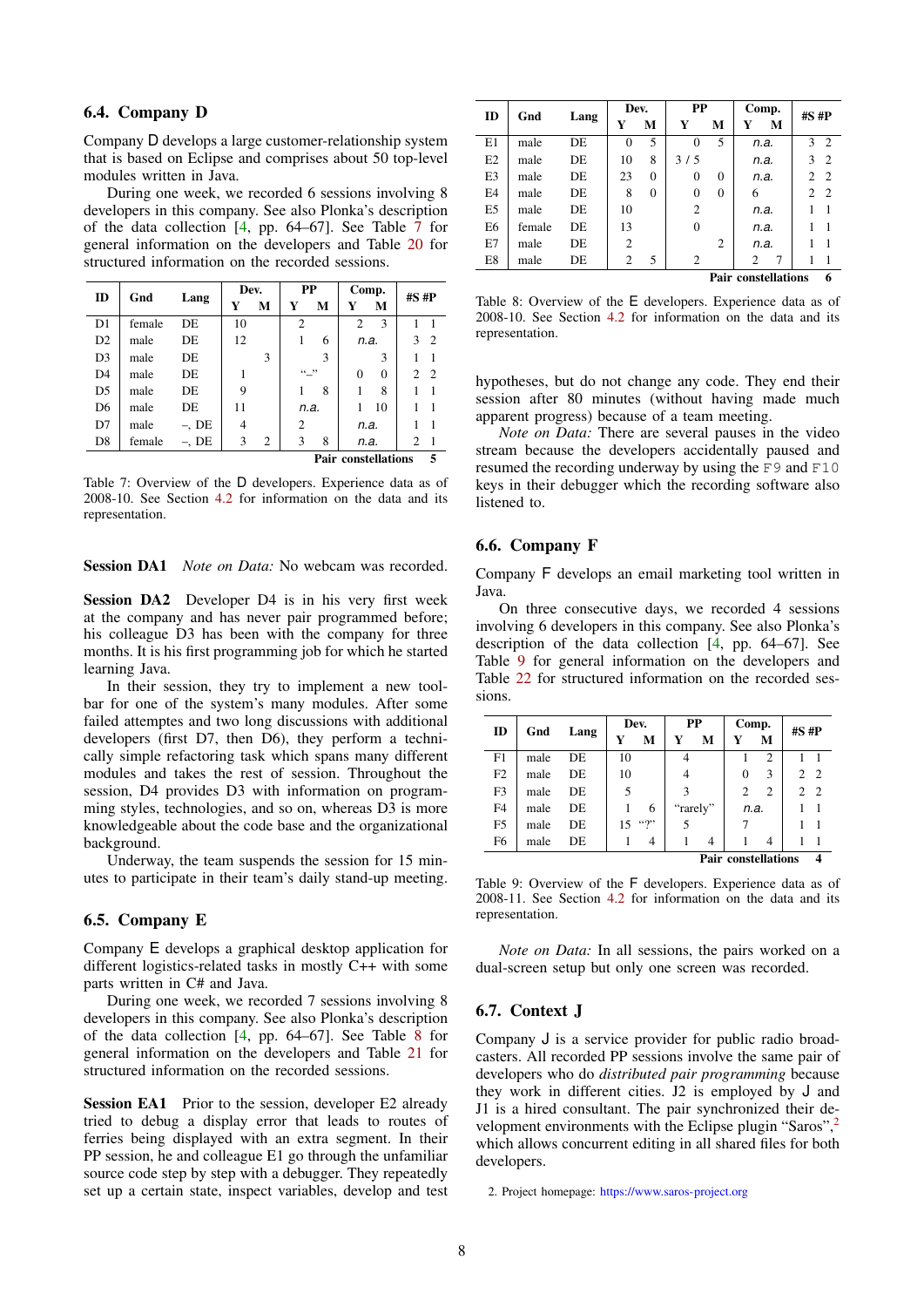Their 9 sessions were recorded on four days: Session [JA1](#page-8-2) on one day, sessions [JA2](#page-8-3) to [JA9](#page-7-2) two weeks later on three consecutive days. See also Schenk's description of the data collection [\[14,](#page-12-9) pp. 137–139].

J1 and J2 have known each other for a year and previously shared an office for two months. Consultant J1 had his first contact with the application domain 8 months before the sessions. See Table [10](#page-8-4) for general information on the developers and Table [23](#page-14-3) for structured information on the recorded sessions.

<span id="page-8-4"></span>

| ID | Gnd  | Lang | Dev. |   | PP                         |      | Comp. |   | $#S$ # $P$ |  |  |  |
|----|------|------|------|---|----------------------------|------|-------|---|------------|--|--|--|
|    |      |      |      | М |                            | M    |       | M |            |  |  |  |
| J1 | male | DE   |      |   |                            | n.a. |       |   |            |  |  |  |
| J2 | male | DE   |      |   | n.a.                       |      |       |   |            |  |  |  |
|    |      |      |      |   | <b>Pair constellations</b> |      |       |   |            |  |  |  |

Table 10: Overview of the J developers. Experience data as of 2013-01. See Section [4.2](#page-3-2) for information on the data and its representation.

<span id="page-8-2"></span>Session JA1 Domain expert J2 had designed and implemented a plugin-based architecture in Java to monitor and download remote files from the servers of different radio stations about a year earlier. J1's role is helping to review and clean-up the code together to ease the subsequent implementation of a new feature. In the session, they review only one class, try (and fail) to refactor it by extracting local methods, and ultimately decide to rewrite the whole system from scratch, which they do two weeks later in sessions [JA2](#page-8-3) to [JA9](#page-7-2).

<span id="page-8-3"></span>Session JA2 The pair starts developing the module from scratch. In the first part of the session, J2 shows J1 a number of helper implementations he wrote in the meantime and J1 criticizes them. Afterwards, they discuss and collect requirements together in a plain text file.

## <span id="page-8-0"></span>6.8. Company K

Company K develops and operates a large web portal for many real estate services using different technologies which are connected via a microservice architecture.

We collected data on multiple occasions: Sessions [KA1](#page-8-5) and [KA2](#page-8-5) show an inter-team collaboration, sessions [KB1](#page-8-6) and [KB2](#page-8-6) show in-team work two months later, and [KC1](#page-8-7) to [KC4](#page-8-0) take place yet another six months later after the team had changed its technology stack. See Table [11](#page-8-8) for general information on the developers and Table [24](#page-14-4) for structured information on the recorded sessions.

*Note on Naming Scheme:* Originally, we considered all 8 K-sessions to be from the same context and numbered them accordingly as "KA1" to "KA8". However, we later recognized them as coming from three different contexts (different involved systems, even different programming languages). Therefore, when we mention "session KA6" in  $[18]$ , we actually refer to session **[KC2](#page-8-7)**.

<span id="page-8-5"></span>Session KA1 and KA2 Developers K1 and K2 come together to work out an API between their respective teams' subsystems: K1 is responsible for a mobile app for which K2 writes the endpoint with Java Spring web framework. $3$  Before they can start with their actual task,

<span id="page-8-9"></span>3. Project homepage: <https://spring.io>

<span id="page-8-8"></span>

| ID             | Gnd  | Lang | Dev. |   | PP             |   | Comp.                      |   | $#S$ # $P$ |               |
|----------------|------|------|------|---|----------------|---|----------------------------|---|------------|---------------|
|                |      |      | Y    | М | Y              | м |                            | м |            |               |
| K1             | male | DE.  | 0    | 6 | n.a.           |   |                            | 6 | C          |               |
| K <sub>2</sub> | male | DE   | n.a. |   | $\overline{c}$ | 6 | 0                          | 3 | 8          | $\mathcal{R}$ |
| K3             | male | DE   | 8    |   | 2/3            |   |                            |   |            |               |
| K4             | male | DE   | 12   |   | n.a.           |   | 3                          |   |            |               |
|                |      |      |      |   |                |   | <b>Pair constellations</b> |   |            | 3             |

Table 11: Overview of the K developers. Experience data as of 2013-05. See Section [4.2](#page-3-2) for information on the data and its representation.

they first need to change the target URL of a single link which takes them 45 minutes and the help of two colleagues, because their development environment was set up improperly. Afterwards,  $\tilde{K}1$  explains the data he needs with some dummy JSON file he prepared and K2 considers which internal microservices are able to provide these data.

After a lunch break, they create a first implementation in session [KA2](#page-8-5). Overall, their pair work involves reading a lot of somewhat-known source code and existing API specifications, and generates a lot of fresh common ground between the two.

<span id="page-8-6"></span>Sessions KB1 and KB2 These two sessions were recorded two months after session [KA1](#page-8-5) and [KA2](#page-8-5). Developers K2 (who is now more experienced in the domain) and K3 (who knows more about databases) amend their data model: First they introduce a new model class and discuss which fields to include. In the second half they write and debug a database migration to adapt the database schema.

<span id="page-8-7"></span>Sessions KC1 and KC2 Yet another six months later, developers K2 and K3 work together in their now changed environment: The team switched its technology stack from Java to CoffeeScript.<sup>[4](#page-8-10)</sup> The two are in the process of getting to know the jQuery JavaScript library<sup>[5](#page-8-11)</sup> because they want to write an integration test of an auto-completion feature, for which they want to programmatically enter characters into an input field. In session [KC1](#page-8-7), they set up their test environment and discuss different test approaches. In session  $KC2$ , after a lunch break, they try out these approaches (which do not work as intented) and struggle with the debugger.

#### <span id="page-8-1"></span>6.9. Context L

L1 is a freelance consultant who offers remote training sessions via [RPP](#page-3-1) or [DPP.](#page-3-1) Individual developers bring their own tasks and work with him remotely.

We recorded two of these training sessions with two different clients L2 and L3. See Table [12](#page-9-3) for general information on the developers and Table [25](#page-14-5) for structured information on the recorded sessions.

<span id="page-8-13"></span>Session LA1 Consultant L1 and developer L2 go through a tutorial on the Ruby language.<sup>[6](#page-8-12)</sup> L1 is knowl-

- <span id="page-8-11"></span>5. Project homepage: <https://jquery.com>
- <span id="page-8-12"></span>6. Tutorial hompage: <http://rubykoans.com>

<span id="page-8-10"></span><sup>4.</sup> Project homepage: <https://coffeescript.org>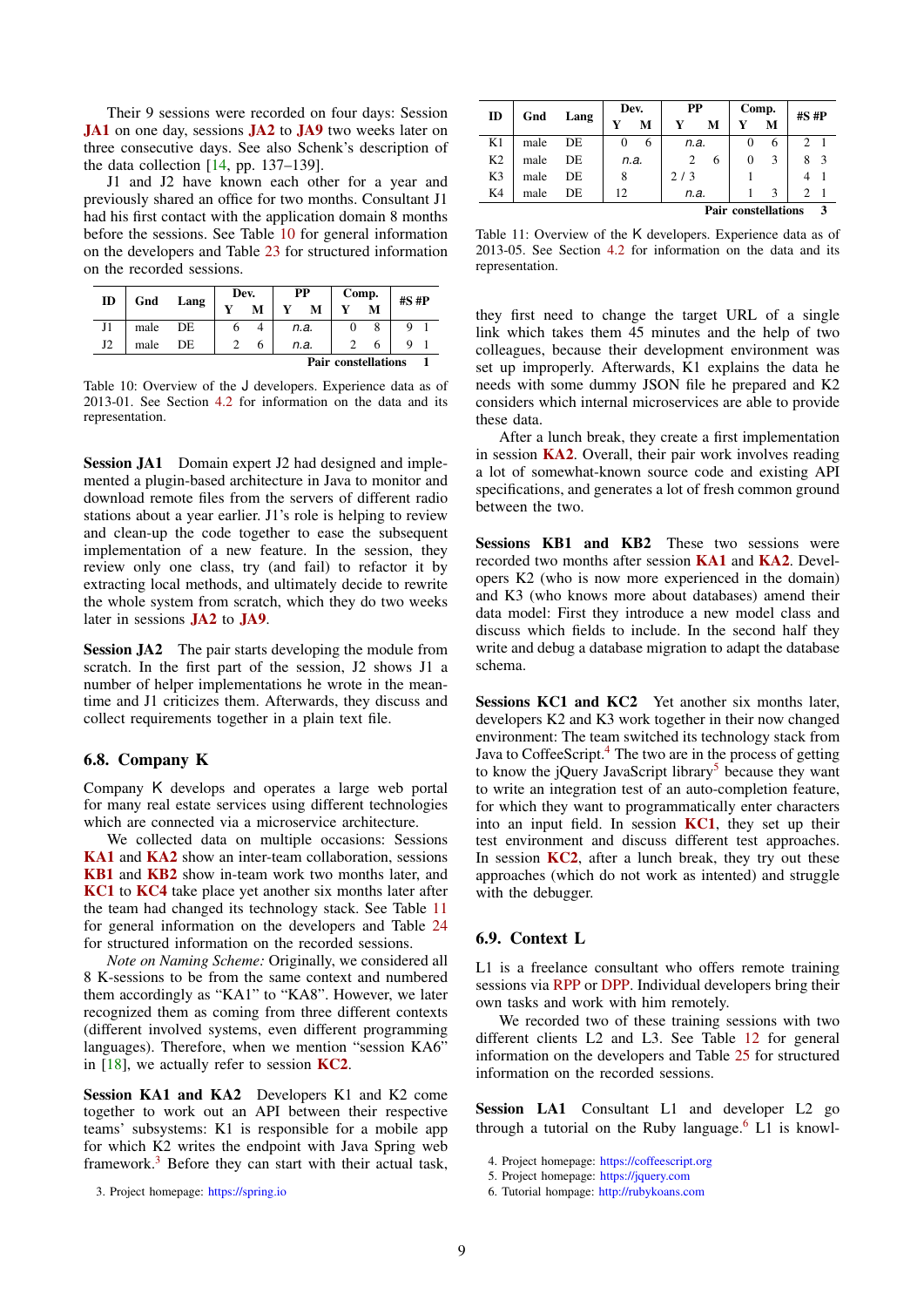<span id="page-9-3"></span>

| ID             | Gnd  |      | Dev. |   | PP   | Comp.                      |   | $#S$ # $P$ |  |
|----------------|------|------|------|---|------|----------------------------|---|------------|--|
|                |      | Lang |      | М | M    | Y                          | м |            |  |
| L1             | male | EN   | 11   |   | n.a. |                            |   |            |  |
| L2             | male | ΕN   | 14   |   | n.a. |                            |   |            |  |
| L <sub>3</sub> | male | FΝ   | n.a. |   | n.a. | n.a.                       |   |            |  |
|                |      |      |      |   |      | <b>Pair constellations</b> |   |            |  |

Table 12: Overview of the L developers. Experience data as of 2014-02. See Section [4.2](#page-3-2) for information on the data and its representation.

edgeable in Ruby (but still learns some fundamental aspects) whereas L2 is fairly new to it.

<span id="page-9-13"></span>Session LB1 Consultant L1 and developer L3 play around with the impress.js library for browser-based slideshows.<sup>[7](#page-9-4)</sup>

## <span id="page-9-0"></span>6.10. Company M

Company M develops software for multiple clients in the energy and logistics sectors.

We recorded a single session with developers M1 and M2. See Table [13](#page-9-5) for general information on the developers and Table [26](#page-15-0) for structured information on the recorded sessions.

<span id="page-9-5"></span>

| ID             | Gnd  | Lang     | Dev.   |  |      | PP   | Comp.                      |   | $#S$ # $P$ |  |
|----------------|------|----------|--------|--|------|------|----------------------------|---|------------|--|
|                |      |          | v<br>M |  |      |      |                            | М |            |  |
| M1             | male | $-$ , EN |        |  |      | n.a. |                            |   |            |  |
| M <sub>2</sub> | male | $-$ . EN |        |  | n.a. |      |                            |   |            |  |
|                |      |          |        |  |      |      | <b>Pair constellations</b> |   |            |  |

Table 13: Overview of the M developers. Experience data as of 2014-10. See Section [4.2](#page-3-2) for information on the data and its representation.

<span id="page-9-14"></span>Session MA1 Developer M2 goes through a number of database tables and asks M1 many questions about their purpose. Since M2 has prepared a list of helpful SQL SELECT queries as a guide, the session is efficient and only lasts 25 minutes.

#### <span id="page-9-1"></span>6.11. Company N

Company N develops and operates the web platform for a fashion retailer.

We recorded 5 sessions during the company's "onboarding" process where a group of new hires is introduced to the company and its technology stack. During these sessions, each developer works on his or her own machine to set up the Docker-<sup>[8](#page-9-6)</sup> and AWS-based<sup>[9](#page-9-7)</sup> development environment. There is no source code involved, only a multitude of documentation which the developers try to work through in groups of two or three. See Table [14](#page-9-8) for general information on the developers and Table [27](#page-15-1) for structured information on the recorded sessions.

<span id="page-9-8"></span>

| ID             | Gnd    | Lang |      | Dev. |                           | РP   | Comp. |   | $#S$ # $P$  |                |
|----------------|--------|------|------|------|---------------------------|------|-------|---|-------------|----------------|
|                |        |      | Y    | М    |                           | М    |       | м |             |                |
| N1             | male   | DE   |      | n.a. |                           | n.a. |       | 0 | $2 \quad 1$ |                |
| N <sub>2</sub> | male   | DE   |      | n.a. |                           | n.a. |       | 0 | 3           | $\overline{2}$ |
| N <sub>3</sub> | female | DE   |      | n.a. | n.a.                      |      |       | 0 | 3           | $\overline{2}$ |
| N <sub>4</sub> | male   | DE   | n.a. |      | n.a.                      |      |       | 0 | ٦           | $\overline{2}$ |
|                |        |      |      |      | Pair/group constellations |      |       |   | 3           |                |

Table 14: Overview of the N developers. Experience data as of 2016-01. See Section [4.2](#page-3-2) for information on the data and its representation.

Session NA1 and NA3 Developers N1 and N2 sit next to each other and work through the documentation, but each configures their own machine. They take a 1-hour break between [NA1](#page-9-9) and [NA3](#page-9-9).

*Note on Data:* While N1's audio, screen, and webcam are recorded, only the audio is available for N2.

<span id="page-9-15"></span>Session NA2 and NA4 Analogous to [NA1](#page-9-9) and [NA3](#page-9-9), including the break and N4 audio-only limitation.

<span id="page-9-16"></span>Session NA5 One week later, developers N2, N3, and N4 sit together at one table, each of them still trying to set up their respective development environments. They exchange ideas and insights for three and a half hours.

*Note on Data:* N4's webcam is not recorded, but all other channels are (i.e., 3× audio, 3× screencast, and 2× webcam).

## <span id="page-9-2"></span>6.12. Company O

Company O develops a web-based project planning tool using CoffeeScript in both frontend and backend.

During a four-week observation period we recorded 10 sessions on 4 recording days. The team employed normal pair programming [\(PP\)](#page-3-1), mob programming [\(Mob\)](#page-3-1), sideby-side programming [\(SbS\)](#page-3-1), and remote pair programming [\(RPP\)](#page-3-1). See Table [15](#page-9-10) for general information on the developers and Table [28](#page-15-2) for structured information on the recorded sessions.

<span id="page-9-10"></span>

| ID             |      | Gnd Lang         | Dev. |      |      | PP                        | Comp.    |   | $#S$ # $P$  |                |
|----------------|------|------------------|------|------|------|---------------------------|----------|---|-------------|----------------|
|                |      |                  | Y    | M    | Y    | M                         | Y        | М |             |                |
| O <sub>1</sub> | male | DE. EN           | 10   | 8    |      | n.a.                      |          |   |             | $\overline{4}$ |
| O <sub>2</sub> |      | male DE, EN      | n.a. |      |      | n.a.                      | $\Omega$ | 5 | $2 \quad 1$ |                |
| O <sub>3</sub> |      | female -, EN, DE |      |      |      | n.a.                      | $\Omega$ |   | 9           | -5             |
| O <sub>4</sub> | male | DE. EN           |      | n.a. |      | n.a.                      | $\Omega$ | 5 |             | $\sim$         |
| O <sub>6</sub> | male | DE. EN           | n.a. |      | n.a. |                           | n.a.     |   |             |                |
|                |      |                  |      |      |      | Pair/group constellations |          |   |             | 6              |

Table 15: Overview of the O developers. Experience data as of 2016-06. See Section [4.2](#page-3-2) for information on the data and its representation.

<span id="page-9-11"></span>Sessions OA1 and OA2 Developers O3 and O4 are tasked with writing a test case for some new functionality. Even though they get some help from a colleague along the way, they do not make progress in sessions [OA1](#page-9-11) and [OA2](#page-9-11) (separated by a lunch break). There are multiple reasons for this: They neither know that part of the production code nor the underlying technology (React and  $Redux<sup>10</sup>$  $Redux<sup>10</sup>$  $Redux<sup>10</sup>$  nor their development environment so they

<span id="page-9-12"></span>10. Project homepages: <https://reactjs.org> and <https://redux.js.org>

<span id="page-9-9"></span><span id="page-9-4"></span><sup>7.</sup> Project homepage: <https://impress.js.org>

<span id="page-9-6"></span><sup>8.</sup> Project homepage: <https://www.docker.com>

<span id="page-9-7"></span><sup>9.</sup> Amazon Web Services: <https://aws.amazon.com>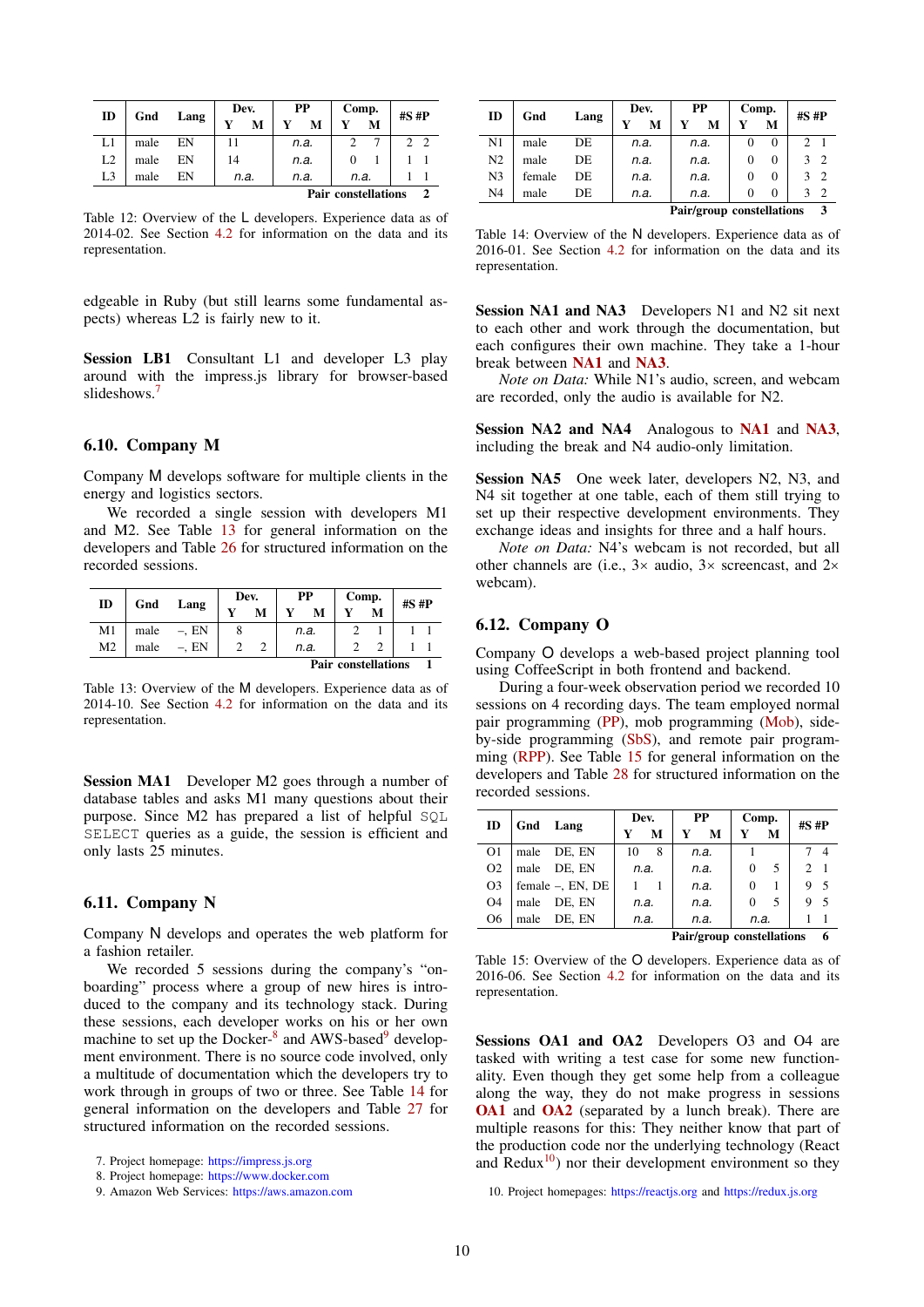resort to "console.log"-debugging for which they have to rebuild the software in three-minute cycles. The pair speaks English throughout the session, which is neither developer's first language.

*Note on Data:* Session [OA1](#page-9-11) started as plain PP with only one screen. However, O4 started using his laptop along the way (and continued in  $O(A2)$ ), but his screen is not recorded. Additionally, there is no webcam recording at all for session [OA1](#page-9-11).

<span id="page-10-3"></span>Sessions OA3, OA4, and OA5 Four developers of the team work on a bug that causes some rendering issues on drag-and-drop actions in a calendar view. Between [OA3](#page-10-3) and [OA4](#page-10-3) there is a 10 minute break; between [OA4](#page-10-3) and [OA5](#page-10-3), there is a 15 minute break, during which developers O2 and O4 left the group, leaving just O1 and O3 who amend test cases, refactor the production code, and eventually fix the bug. Along the way, O1 explains general software development principles to O3.

<span id="page-10-8"></span>Sessions OA6 and OA7 Developers O3 and O4 try to understand a performance issue in their web application for about an hour. Twenty minutes later, O4 continues this task with O1. Both sessions are done via a Skype call with audio and screensharing but no webcam.

*Note on Data:* No webcam was recorded.

<span id="page-10-4"></span>Sessions OA8, OA9 and OA10 The three developers O1, O3, and O4 work on a bug in three sessions. At first, they investigate production code and test code to understand the reason for a newly failing test case that is unrelated to the bug: They changed some implementation but did not adapt the mock objects used in the tests accordingly. They eventually adapt the mock objects and write new test cases to reproduce the bug. Developer O1 leaves session [OA8](#page-10-4) after 17 minutes, but is again part of the group in sessions [OA9](#page-10-4) and [OA10](#page-10-4).

#### <span id="page-10-0"></span>6.13. Company P

Company P develops and operates the web platform for a car part retailer. The website is consists of multiple large PHP apps.

During a one-week stay, we recorded 4 sessions with 3 developers. See Table [16](#page-10-5) for general information on the developers and Table [29](#page-15-3) for structured information on the recorded sessions.

<span id="page-10-5"></span>

| ID             |      |      | Dev. |   | PP |   | Comp.                     |   | $#S$ # $P$    |               |
|----------------|------|------|------|---|----|---|---------------------------|---|---------------|---------------|
|                | Gnd  | Lang |      | М | Y  | М | Y                         | M |               |               |
| P <sub>1</sub> | male | DE   |      |   |    |   |                           |   |               |               |
| <b>P2</b>      | male | DE   | n    |   |    | 6 | 3                         | 6 | $\mathcal{D}$ |               |
| P <sub>3</sub> | male | DE   |      |   |    |   |                           |   |               |               |
|                |      |      |      |   |    |   | Pair/group constellations |   |               | $\mathcal{L}$ |

Table 16: Overview of the P developers. Experience data as of 2018-06. See Section [4.2](#page-3-2) for information on the data and its representation.

<span id="page-10-6"></span>Sessions [PA1](#page-10-6) and PA2 In session PA1, developers P1 and P2 review a database migration written by P1 and discuss the requirements that led to the database schema change in the first place. They continue after their lunch break with session [PA2](#page-10-6) where they test and debug the migration and end up changing test cases to remove embedded false assumptions.

<span id="page-10-7"></span>Sessions PA3 and PA4 Developers P1 (who is more knowledgeable in the backend) and P3 (more frontend) continue the implementation of a new API endpoint which P3 already started. In [PA3](#page-10-7), P3 shows his existing implementation for which they write tests; P1 explains backendrelated software development best practices. On the next day, in session [PA4](#page-10-7), they implement the database access which causes them problems because of some idiosyncrasy of their object-relational (OR) mapper. There is a 13-minute break in session [PA4](#page-10-7) due to a spontaneous team meeting.

## <span id="page-10-1"></span>7. Discussion

<span id="page-10-2"></span>The data collection procedure described in Section [3](#page-1-2) has a number of properties which affect the recordings' content.

#### 7.1. Limitation of Scope

Due to the method's design, our recordings will not reflect all kinds of relevant PP situations that occur in practice. Here is a discussion of the likely coverage gaps:

- Not all companies: Due to our naturalistic approach (we did not *request* developers to use PP), we did not target companies with little or no pair programming usage.
- Not all developers: All recordings are voluntary and some developers may not want to be recorded. In company P, for example, one team member did use PP, but did not want to be part of the data collection.
- No short sessions: The majority of the sessions in the repository is one hour or longer, the shortest one is 25 minutes long. In discussions with practitioners, however, some reported common session lengths of 10 or 15 minutes, often started spontaneously and very informally. Since our recording setup poses an overhead to the normal work flow, such *ad hoc* pairings are difficult to record. Conversely, once pairs had gone through setting up a recording session, they possibly stayed in it longer than they normally would have.
- No tense situations: The mere presence of a researcher on site may be regarded as a distraction. In companies O and P there were multiple months between the first discussion and the start of the main data collection, and in both cases it was due to the Scrum Masters wanting to postpone the research activity until a turbulent phase in their respective project was over. A second data collection phase in company O did not happen because of immense time pressure for the software developers—even though both developers and Scrum Masters were very happy with the insights from the first round. It is not clear whether any pair programming was done in these stressful phases.

There are other limitations of the data, which are not strictly due to design, but due to practicalities of getting in contact with a company and traveling.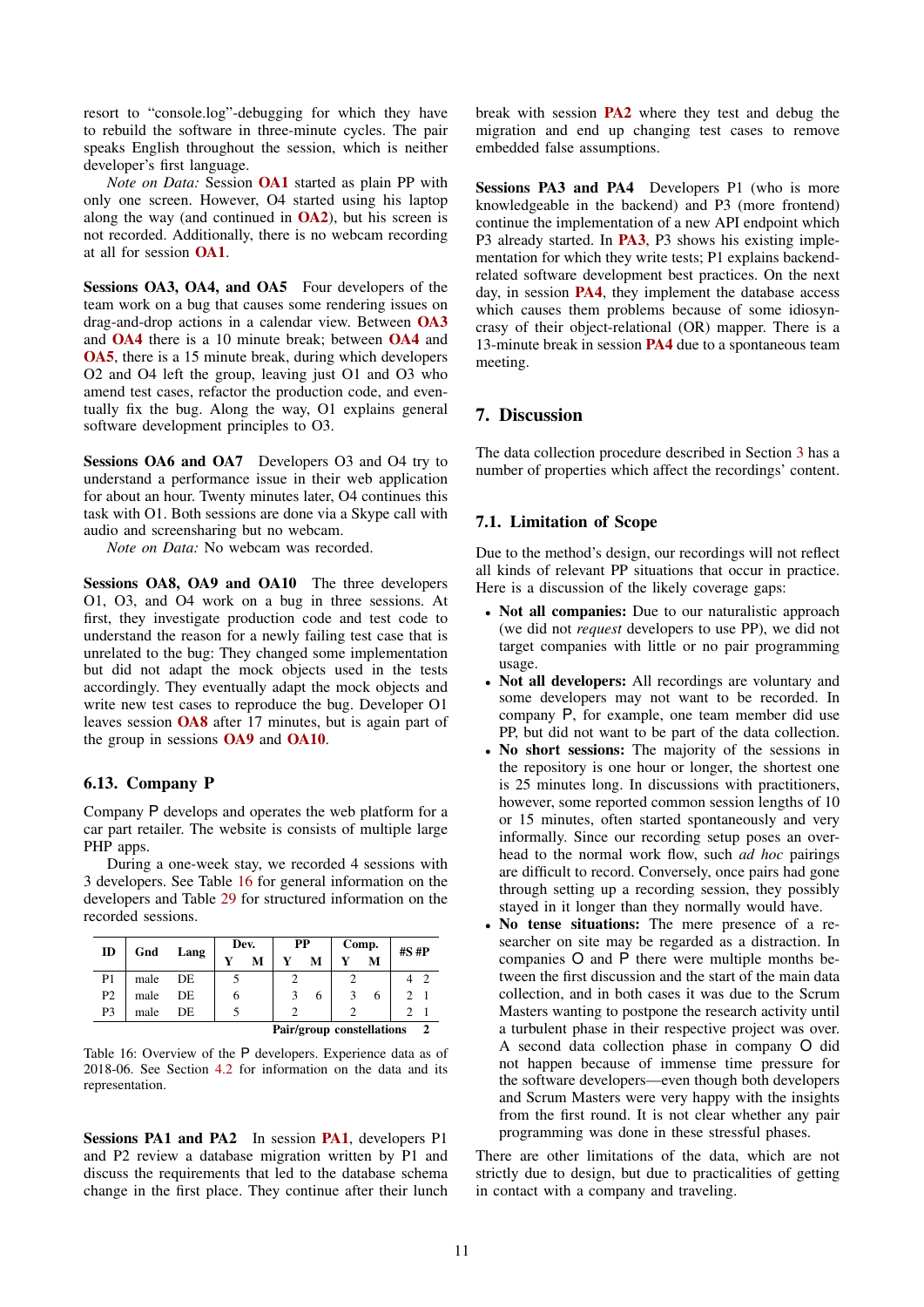- Western Cultural Background: All companies are based in Germany with the exception of company M which is in Oslo, Norway.
- Language Limitations: Most developers are native German speakers. The L-developers are the only native English speakers (but the L-sessions lacked an organizational background); the M- and O-developers use English as their work language.

#### <span id="page-11-0"></span>7.2. Effects of Recording Infrastructure

In companies A to D, we have also equipped the developers' IDEs with a plugin to collect technical information on their current activities, focus, etc. (see  $[9, pp. 85 \&$  $[9, pp. 85 \&$ 461–479]). This led to some artifacts in the programming sessions. For instance, in [CA2](#page-6-1) the developers spent 1:20 minutes trying (and failing) to look up an ID from the issue tracker on the (remote) development computer before tabbing out of the RDP session to find the necessary information on the (local) recording computer within five seconds. They had first avoided this to ensure continuous data collection. In session [CA3](#page-6-5), the IDE was repeatedly and unexplainedly unresponsive for 1:20 minutes at a time (totaling about one third(!) of the whole session). This may have been due to a defect in the data collection plugin.

There were several instances of developers not working on their own machine and this affecting their work: In sessions [CA2](#page-6-1) and [BA1](#page-5-8), the developers spent some time to get comfortable with their IDE as some options are not set as they were used to; session [DA2](#page-7-7) starts with several minutes of the pair waiting for an SVN update to complete since the workspace had not been used for a while.

The recording infrastructure was not always fully compatible with the local circumstances and the developers' habits; in session [EA1](#page-7-8), the same keyboard shortcut had two meanings that were active at the same time: Stepping in the IDE's debugger and pausing for our Camtasia recording software. Not only did this lead to some gaps in the screencast, but appears to have also confused the developers as the continuous audio recording reveals. All pairs in company F appear to have used two monitors, but the recording setup at the time was not able to capture both, so the screencast is missing one half.

Although wireless microphones and webcam were supposed to not bother the developers, they occasionally fiddled with them, e.g., before leaving the desk for a minute and again upon their return. One pair knocked over the webcam from its tripod; another pair took a break together to get some candies and wandered beyond the wireless transmitter radius while still talking about their task.

Reports on how the subjects felt regarding the data collection are available from the C-developers only, some of which say they felt being watched while others claim to have forgotten the camera after five minutes.

## <span id="page-11-1"></span>7.3. Effects of Pre-Existing Notions

We had pre-existing notions of what the social reality of industrial software development looks like which were deeply embedded in the data collection process and affect its outcomes.

Not Recording All Aspects The first such notion is *pair programming* itself. Our research started with the textbook definition of 'two developers jointly working on one computer'. Neither of these quantities is fixed in everyday industrial development, but they *are* fixed in the session recording: Screencast software, microphones, and camera angle are all set up for *two* developers on *one* computer. However, developers may suddenly open their own laptop or interact with other developers who are out of reach of the microphones and/or beyond the camera angle.

Another impact from the research interest on the way data was collected can be seen in the sessions recorded by Plonka, who was initially interested in the *driver/navigator* metaphor. In order to easily see who is control of keyboard and mouse, the camera angle of sessions in companies C, D, E, and F centers on the developers' hands and so occasionally cuts off their faces. Sessions from the other companies focus on the developers' faces instead.

Affecting Developer Behavior The second, related notion is that a *PP session* pertaining to a *task* is a meaningful unit of a software developer's workday. However, some companies form pairs independent of concrete tasks for multiple days on end during which the pair members behave as *one*, taking coffee breaks together without really starting or ending a "session". In contrast, our data collection procedure described above is session-centric. Questionnaires before and/or after the recording frame the session in two senses. First, they introduce a ceremonial start and end: In the beginning of sessions [CA2](#page-6-1) and [EA1](#page-7-8), the developers filling out the questionnaire was accidentally recorded—it took them more than nine minutes, an unnatural intrusion in their work. Second, the pre-session questionnaire asked the developers to think about the work time ahead. In particular, the questionnaire asked for task classification and description, a characterization of the expected difficulties, and an estimated time to completion (see Fig. [2\)](#page-4-2). Although this may yield valuable context information for the researcher, it may impose an unnatural focus on the developers by making them think about aspects they would not have thought about had it not been for the recording.

Another effect of session-centrism can be observed in multiple session recordings in various companies: Pair members are occasionally interrupted by their colleagues with technical or organizational concerns. A common and unnatural reaction of the pairs in the recordings is to send away the interrupter unsatisfied as if to protect the integrity of the data collection.

The recordings in company E are peculiar in another way, which also possibly indicates an intention of the developers to protect the data collection: The work station for the session recordings was set up in a meeting room, so that the pairs were secluded from the rest of their team.

Such effects are more pronounced in the recordings that were done under a "Understand PP" headline (see Table [1\)](#page-2-1). For instance, the pairings in companies C to F do not appear to be holding up to the naturalistic ideal as only *one* of the overall 21 pairs was recorded twice.<sup>[11](#page-11-2)</sup>

<span id="page-11-2"></span><sup>11.</sup> The pair E1/E2 worked together in [EA1](#page-7-8) and [EA6](#page-7-0). Sessions [DA5](#page-6-0) and [DA6](#page-6-0) also feature the same pair (D2/D8), but were recorded in one sitting.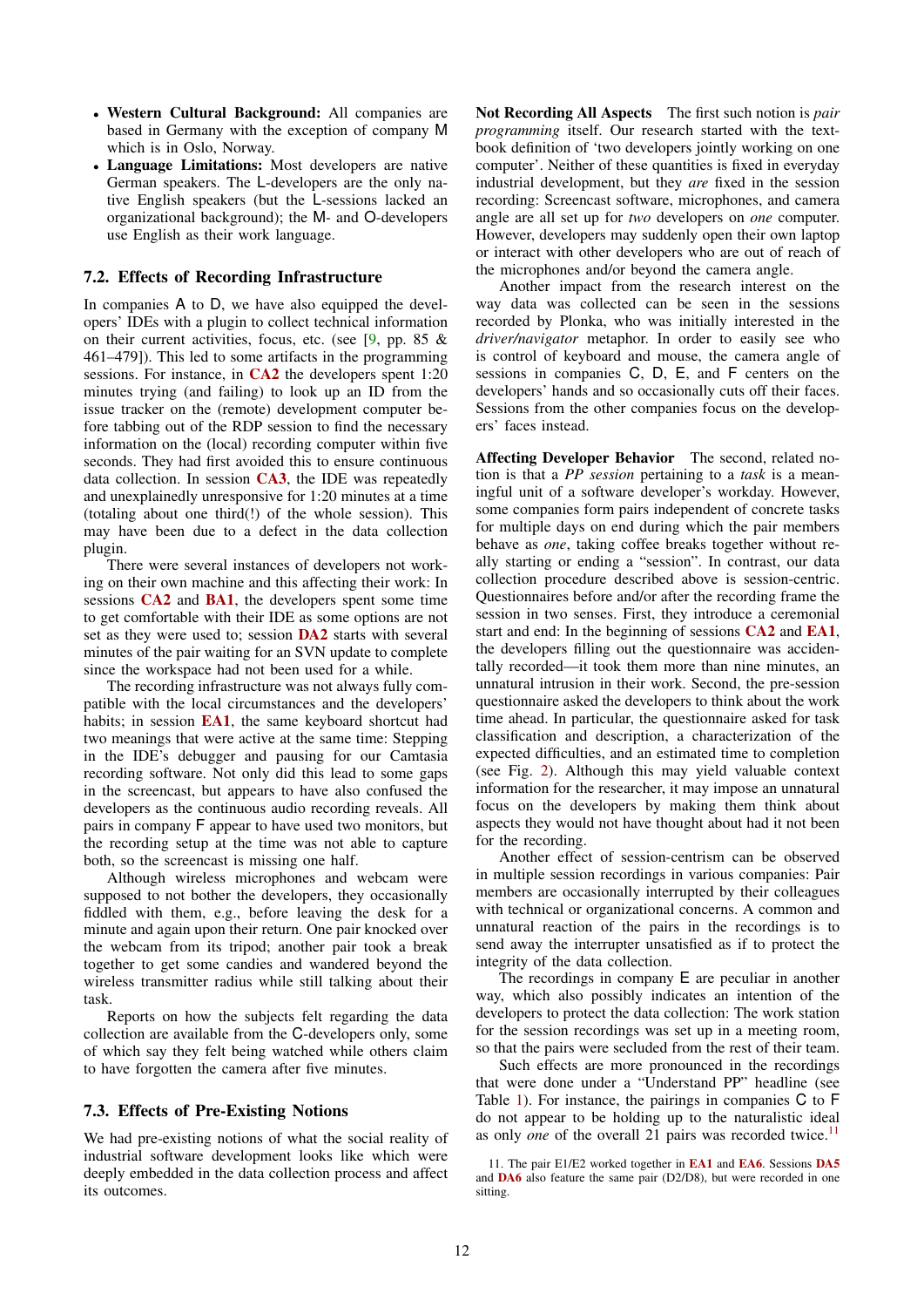In the spirit of a "workshop", the developers could write their names on a list with a morning and an afternoon slot if they wanted to be recorded.

In company P, the team at one point discussed how the next pair should be formed based on what we at the time understood as organizational constraints. However, in the next reflective interview, the developers revealed that they intended to give another, previously not-recorded colleague the chance to also benefit from the feedback we would provide.

## <span id="page-12-0"></span>7.4. Summary of Data Quality

Notwithstanding the above limitations of the data collection, the session repository comprises diverse, realistic, detailed data. At the time of writing, it contains 67 recordings from 13 different companies featuring 57 different professional software developers who worked together in 41 different constellations of (mostly) two members.

In these sessions, the developers worked on actual industrial tasks for as long as they wanted, and in most cases also freely chose who to work with and when to start. The exception here are the 23 sessions from companies C to E, where the developers had to sign up for either a morning of an afternoon slot, and were possibly inclined to work with partners they would normally not pair with in the prospect of learning something in the reflective interview. It can also not be ruled out that the developers in all companies worked in pairs more often for our recordings than normal.

All of the above concerns may affect the *frequency* of phenomena (such as more or fewer conflict situations, more or less easy tasks, or more or less fatigue due to longer sessions), but none of these appear likely to produce entirely artificial behavior. Depending on the make up of concrete studies (e.g., qualitative or quantitative approach), the above considerations need to be kept in mind.

#### <span id="page-12-1"></span>8. Usage in Publications

See Figure [4](#page-13-3) for an overview of all publications from our research group that build on the data of the PP-ind repository described in this document.

#### References

- <span id="page-12-4"></span>[1] E. Arisholm, H. Gallis, T. Dybå, and D. I. Sjøberg, "Evaluating pair programming with respect to system complexity and programmer expertise," *IEEE Transactions on Software Engineering*, vol. 33, no. 2, pp. 65–86, 2007, ISSN: 0098-5589. DOI: [10.1109/TSE.2007.](https://doi.org/10.1109/TSE.2007.17) [17.](https://doi.org/10.1109/TSE.2007.17)
- <span id="page-12-2"></span>[2] K. Beck, *Extreme Programming Explained: Embrace Change*. Addison-Wesley Professional, 1999.
- <span id="page-12-3"></span>[3] J. E. Hannay, T. Dybå, E. Arisholm, and D. I. Sjøberg, "The effectiveness of pair programming: A meta-analysis," *Information and Software Technology*, vol. 51, no. 7, pp. 1110–1122, 2009. DOI: [10.1016/j.infsof.2009.02.001.](https://doi.org/10.1016/j.infsof.2009.02.001)
- <span id="page-12-8"></span>[4] L. Plonka, "Unpacking collaboration in pair programming in industrial settings," Ph.D. dissertation, Open University, 2012.
- <span id="page-12-15"></span>[5] L. Plonka, J. Segal, H. Sharp, and J. van der Linden, "Collaboration in pair programming: Driving and switching," in *Agile Processes in Software Engineering and Extreme Programming*, Lecture Notes in Business Information Processing, A. Sillitti, O. Hazzan, E. Bache, and X. Albaladejo, Eds., vol. 77, Springer, 2011, pp. 43–59, ISBN: 978-3-642-20676-4. DOI: [10.1007/978-3-642-20677-1](https://doi.org/10.1007/978-3-642-20677-1_4) 4.
- <span id="page-12-16"></span>[6] ——, "Investigating equity of participation in pair programming," in *Proc. Agile India 2012*, 2012. DOI: [10.1109/AgileIndia.2012.16.](https://doi.org/10.1109/AgileIndia.2012.16)
- <span id="page-12-18"></span>[7] L. Plonka, H. Sharp, J. van der Linden, and Y. Dittrich, "Knowledge transfer in pair programming: An in-depth analysis," *Intl. J. of Human-Computer Studies*, vol. 73, pp. 66–78, 2015, ISSN: 1071-5819. DOI: [10.1016/j.ijhcs.2014.09.001.](https://doi.org/10.1016/j.ijhcs.2014.09.001)
- <span id="page-12-17"></span>[8] L. Plonka, H. Sharp, and J. v. d. Linden, "Disengagement in pair programming: Does it matter?" In *Proc. 2012 Intl. Conf. on Software Engineering*, IEEE Press, 2012, pp. 496–506. DOI: [10.1109/ICSE.2012.6227166.](https://doi.org/10.1109/ICSE.2012.6227166)
- <span id="page-12-14"></span>[9] S. Salinger, "Ein Rahmenwerk für die qualitative Analyse der Paarprogrammierung," Ph.D. dissertation, Freie Universität Berlin, Fachbereich Mathematik und Informatik, 2013. DOI: [10. 17169/](https://doi.org/10.17169/refubium-14050) [refubium-14050.](https://doi.org/10.17169/refubium-14050)
- <span id="page-12-13"></span>[10] S. Salinger, C. Oezbek, K. Beecher, and J. Schenk, "Saros: An Eclipse plug-in for Distributed Party Programming," in *Proc. 2010 ICSE Workshop on Cooperative and Human Aspects of Software Engineering - CHASE '10*, ACM Press, 2010. DOI: [10 . 1145 /](https://doi.org/10.1145/1833310.1833319) [1833310.1833319.](https://doi.org/10.1145/1833310.1833319)
- <span id="page-12-5"></span>[11] S. Salinger, L. Plonka, and L. Prechelt, "A coding scheme development methodology using grounded theory for qualitative analysis of pair programming," *Human Technology: An Interdisciplinary Journal on Humans in ICT Environments*, vol. 4, no. 1, pp. 9–25, 2008, ISSN: 1795-6889. [Online]. Available: [http://urn.fi/URN:](http://urn.fi/URN:NBNfi:jyu-200804151350) [NBNfi:jyu-200804151350.](http://urn.fi/URN:NBNfi:jyu-200804151350)
- <span id="page-12-6"></span>[12] S. Salinger and L. Prechelt, *Understanding Pair Programming: The Base Layer*. Norderstedt, Germany: BoD, Dec. 6, 2013, 224 pp., ISBN: 978-3-7322-8193-0. [Online]. Available: [http://www.inf.fu](http://www.inf.fu-berlin.de/inst/ag-se/pubs/SalPre13-baseconbook.pdf)[berlin.de/inst/ag-se/pubs/SalPre13-baseconbook.pdf.](http://www.inf.fu-berlin.de/inst/ag-se/pubs/SalPre13-baseconbook.pdf)
- <span id="page-12-20"></span>[13] S. Salinger, F. Zieris, and L. Prechelt, "Liberating pair programming research from the oppressive driver/observer regime," in *Proc. 2013 Intl. Conf. on Software Engineering*, ICSE (NIER), IEEE Press, 2013, pp. 1201–1204. DOI: [10 . 1109 / ICSE . 2013 .](https://doi.org/10.1109/ICSE.2013.6606678) [6606678.](https://doi.org/10.1109/ICSE.2013.6606678)
- <span id="page-12-9"></span>[14] J. Schenk, "Industrially usuable distributed pair programming," Ph.D. dissertation, Freie Universität Berlin, Fachbereich Mathematik und Informatik, 2018. DOI: [10.17169/refubium-938.](https://doi.org/10.17169/refubium-938)
- <span id="page-12-19"></span>[15] J. Schenk, L. Prechelt, and S. Salinger, "Distributed-pair Programming can work well and is not just Distributed Pair-programming, in *Companion Proc. 36th Intl. Conf. on Software Engineering*, ICSE (SEIP), ACM, 2014, pp. 74-83. DOI: 10.1145/2591062 [2591188.](https://doi.org/10.1145/2591062.2591188)
- <span id="page-12-22"></span>[16] F. Zieris, "Qualitative analysis of knowledge transfer in pair programming," Ph.D. dissertation, Freie Universität Berlin, Fachbereich Mathematik und Informatik, 2020. DOI: [10.17169/refubium-](https://doi.org/10.17169/refubium-28718)[28718.](https://doi.org/10.17169/refubium-28718)
- <span id="page-12-10"></span>[17] F. Zieris and L. Prechelt, "On knowledge transfer skill in pair programming," in *Proc. 8th ACM/IEEE Intl. Symp. on Empirical Software Engineering and Measurement*, ESEM, ACM, 2014, 11:1–11:10. DOI: [10.1145/2652524.2652529.](https://doi.org/10.1145/2652524.2652529)
- <span id="page-12-11"></span>[18] -, "Observations on knowledge transfer of professional software developers during pair programming," in *Proc. 38th Intl. Conf. on Software Engineering Companion*, ICSE (SEIP), ACM, 2016, pp. 242–250. DOI: [10.1145/2889160.2889249.](https://doi.org/10.1145/2889160.2889249)
- <span id="page-12-21"></span>[19] ——, "Explaining pair programming session dynamics from knowledge gaps," in *Proc. 42nd Intl. Conf. on Software Engineer*ing, ICSE, ACM, 2020, pp. 421-432. DOI: 10.1145/3377811. [3380925.](https://doi.org/10.1145/3377811.3380925)
- <span id="page-12-7"></span>[20] ——, *PP-ind: A repository of industrial pair programming research data*, Zenodo, 2021. DOI: [10.5281/zenodo.4529142.](https://doi.org/10.5281/zenodo.4529142)
- <span id="page-12-23"></span>[21] ——, "Two elements of pair programming skill," in *Proc. 43rd Intl. Conf. on Software Engineering*, ICSE (NIER), accepted (preprint: [https://arxiv.org/abs/2102.06460\)](https://arxiv.org/abs/2102.06460), IEEE Press, 2021.
- <span id="page-12-12"></span>[22] F. Zieris and S. Salinger, "Doing scrum rather than being agile: A case study on actual nearshoring practices," in *Proc. 8th IEEE Intl. Conf. on Global Software Engineering*, 2013. DOI: [10.1109/](https://doi.org/10.1109/ICGSE.2013.26) [ICGSE.2013.26.](https://doi.org/10.1109/ICGSE.2013.26)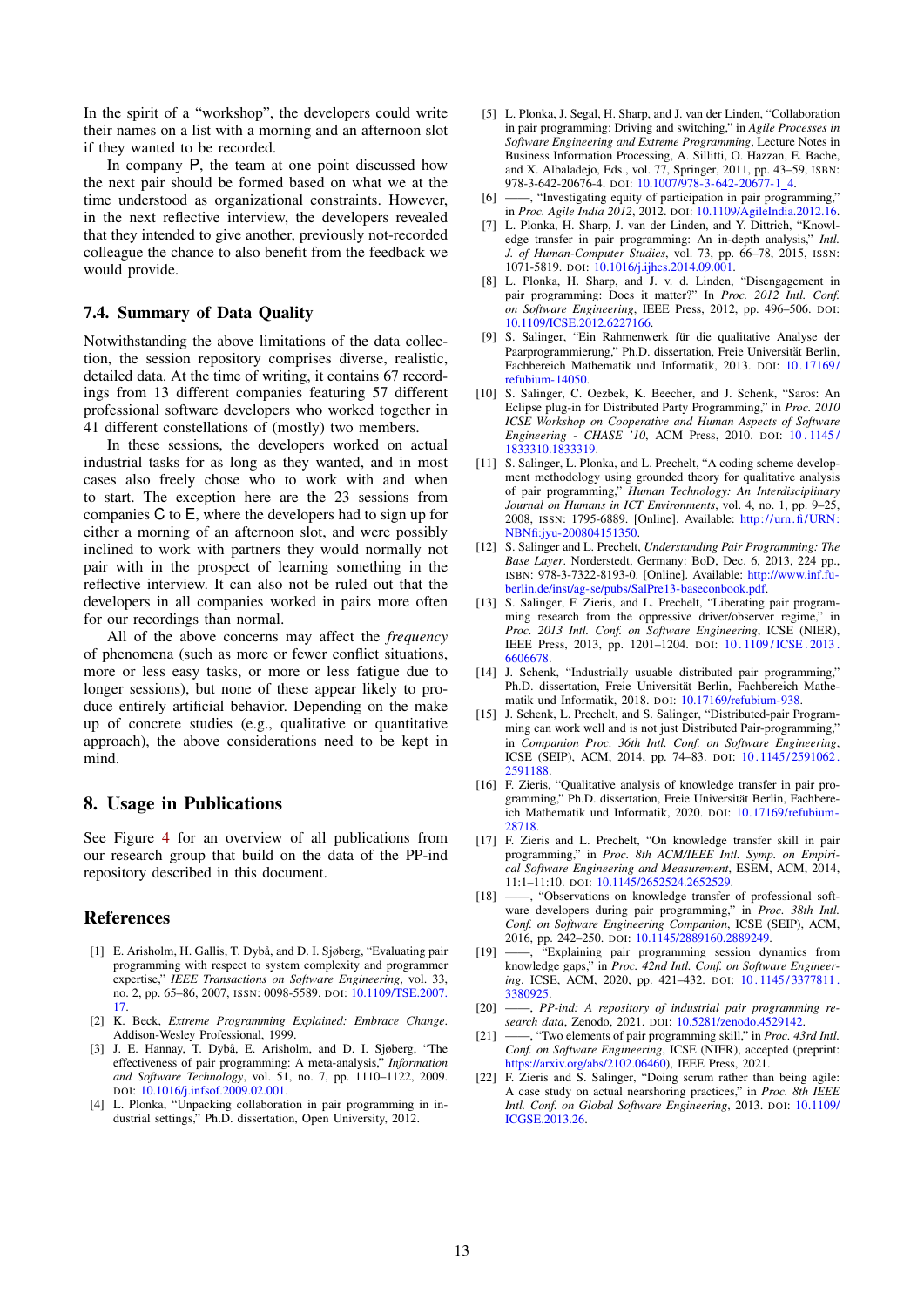<span id="page-13-3"></span>

Figure 4: Timeline of data collection and scientific publications originating in our research group. Arrows between publications  $\rightarrow$ indicate reuse of ideas or building on results; arrows from data collection  $-\rightarrow$  indicate which PP sessions were analyzed. PhD theses are set bold. (Note: ZB7 is a non-industrial PP session with students.)

<span id="page-13-0"></span>

| ID | Mode |    | <b>Developer</b> | <b>Start</b>     | Dur. | -SL | PL                                      | Pre | Post |
|----|------|----|------------------|------------------|------|-----|-----------------------------------------|-----|------|
|    |      | Αl |                  |                  |      |     |                                         |     |      |
|    | PP   |    |                  | 2007-01-26 13:43 | 2:22 | DE  | Java, Objective-C, SQL, HTML, Tcl   2 1 |     |      |

Table 17: Overview of the A sessions. See Section [4.3](#page-4-0) for information on the data and its representation.

<span id="page-13-1"></span>

| ID         | Mode      |    | <b>Developer</b> | <b>Start</b>          | Dur. | SL. | - PL                            | Pre     | Post |
|------------|-----------|----|------------------|-----------------------|------|-----|---------------------------------|---------|------|
|            |           | B1 | B <sub>2</sub>   |                       |      |     |                                 |         |      |
| <b>BB1</b> | <b>PP</b> | X  | X                | 2007-04-27 13:25      | 1:21 | DE  | PHP. HTML                       | 2 2     | n.a. |
| <b>BB2</b> | <b>PP</b> | X  | X                | 2007-04-27 16:51 1:51 |      | DE  | PHP, HTML, SQL, JavaScript, CSS | n.a.    | n.a. |
| <b>BB3</b> | <b>PP</b> | X  | X                | 2007-04-27 18:58      | 1:32 | DE  | PHP, HTML, JavaScript           | n.a.    | n.a. |
| <b>BA1</b> | <b>PP</b> | X  | X                | 2007-09-14 13:38      | 1:47 | DE  | <b>PHP</b>                      | $1 - 2$ | 22   |

<span id="page-13-2"></span>Table 18: Overview of the B sessions. See Section [4.3](#page-4-0) for information on the data and its representation.

| ID  | Mode |                      |                           | <b>Developer</b>                                                           |     |   | <b>Start</b>     | Dur. | SL  | PL   | Pre | Post           |
|-----|------|----------------------|---------------------------|----------------------------------------------------------------------------|-----|---|------------------|------|-----|------|-----|----------------|
|     |      | C <sub>3</sub><br>C2 |                           | C <sub>4</sub> C <sub>5</sub> C <sub>6</sub> C <sub>7</sub> C <sub>8</sub> |     |   |                  |      |     |      |     |                |
| CA1 | PP   | X<br>X               |                           |                                                                            |     |   | 2008-05-05 13:27 | 1:18 | DE  | Java | 33  | 22             |
| CB1 | PP   |                      | X                         |                                                                            |     | X | 2008-05-06 07:54 | 1:12 | DE  | Java |     | 2 <sub>2</sub> |
| CA2 | PP   | Х                    |                           | X                                                                          |     |   | 2008-05-07 11:46 | 1:14 | DE  | Java | 34  | 3 1            |
| CA3 | PP   |                      |                           |                                                                            | X X |   | 2008-05-07 15:34 | 2:10 | DE  | Java | 22  |                |
| CA4 | PP   |                      | X                         |                                                                            | X   |   | 2008-05-08 10:25 | 1:34 | DE. | Java |     | 2 <sub>2</sub> |
| CA5 | PP   | X                    | $\boldsymbol{\mathrm{X}}$ |                                                                            |     |   | 2008-05-09 10:32 | 1:23 | DE. | Java | 44  | $2.3+$         |

Table 19: Overview of the C sessions. See Section [4.3](#page-4-0) for information on the data and its representation.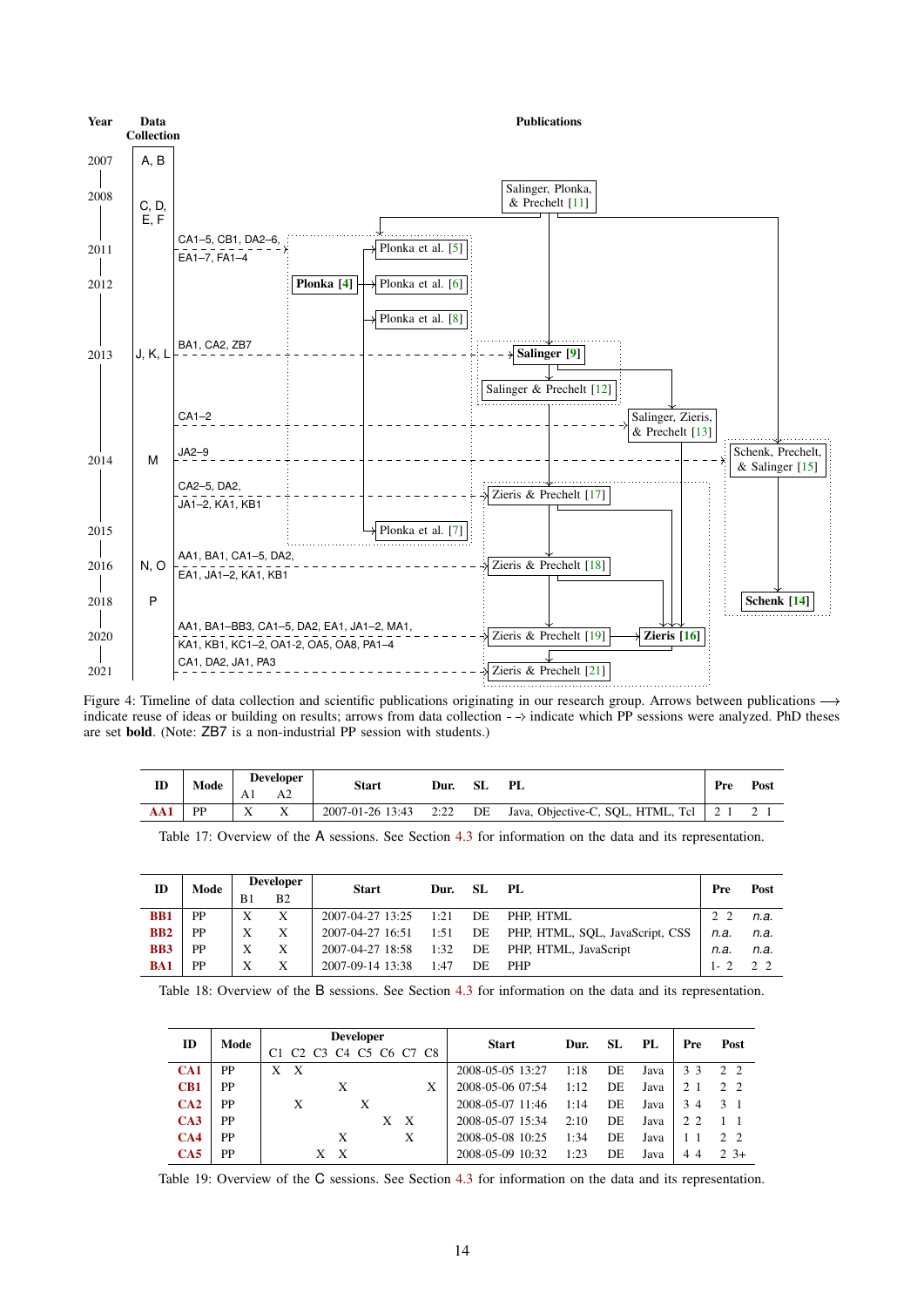<span id="page-14-0"></span>

| ID              | Mode      |                      |   | <b>Developer</b> |     |                   |   | <b>Start</b>     | Dur. | -SL | PL.          | Pre          |           | Post       |
|-----------------|-----------|----------------------|---|------------------|-----|-------------------|---|------------------|------|-----|--------------|--------------|-----------|------------|
|                 |           | D <sub>2</sub><br>D1 |   |                  |     | D3 D4 D5 D6 D7 D8 |   |                  |      |     |              |              |           |            |
| DA1             | <b>PP</b> | $\mathbf{X}$<br>X    |   |                  |     |                   |   | 2008-10-06 14:07 | 2:21 | DE  | Java, XML    | $"3-4"$      |           |            |
| DA <sub>2</sub> | <b>PP</b> |                      | X | X                |     |                   |   | 2008-10-08 10:13 | 2:23 | DE  | Java         | "first time" |           | 2.5        |
| DA3             | <b>PP</b> |                      |   |                  | X X |                   |   | 2008-10-08 14:01 | 1:05 | DE  | XML (Spring) | O            | 2.5       |            |
| DA4             | <b>PP</b> |                      |   |                  |     | X X               |   | 2008-10-08 16:22 | 2:00 | DE  | Java, XML    |              |           | "not done" |
| DA5             | <b>PP</b> | X                    |   |                  |     |                   | Х | 2008-10-09 10:27 | 0:31 | DE  | Java         |              |           | n.a.       |
| DA6             | PP        | X                    |   |                  |     |                   | Х | 2008-10-09 13:01 | 0:58 | DE  | Java         | n.a.         | " $1/4$ " |            |

Table 20: Overview of the D sessions. See Section [4.3](#page-4-0) for information on the data and its representation. All pairs filled out the pre-session questionnaire together. In session [DA2](#page-7-7), the pair talks with two other developers (5 minutes with D7, then 12 minutes with D6). In session [DA6](#page-6-0), the pair worked on two somewhat separate tasks which D2 rated separately in the post-session questionnaire.

<span id="page-14-1"></span>

| ID              | Mode      | <b>Developer</b>               | <b>Start</b>     | Dur. | SL. | PL                     | Pre                      | Post               |
|-----------------|-----------|--------------------------------|------------------|------|-----|------------------------|--------------------------|--------------------|
|                 |           | E2 E3 E4 E5 E6 E7 E8<br>E1     |                  |      |     |                        |                          |                    |
| EA1             | PP        | $\boldsymbol{\mathrm{X}}$<br>X | 2008-10-27 11:29 | 1:17 | DE  | $C++$                  | $42 - 3$                 | 2 3                |
| EA <sub>2</sub> | PP        | $\mathbf{X}$<br>X              | 2008-10-27 13:18 | 2:46 | DE  | XML (Maven)            | $\cdots$<br>"first time" |                    |
| EA3             | <b>PP</b> | X<br>Х                         | 2008-10-28 10:43 | 1:25 | DE  | $C++$                  | 3                        | $3 \text{ "3--2"}$ |
| EA4             | PP        | X<br>X                         | 2008-10-29 09:37 | 1:52 | DE  | C#                     | $``$ .,<br>"0"           | $2 \quad 2$        |
| EA5             | <b>PP</b> | X<br>X                         | 2008-10-29 13:09 | 1:41 | DE  | C <sub>++</sub> . Java | $5 - 6$<br>"none"        | 2 <sub>2</sub>     |
| EA6             | PP        | $\boldsymbol{\mathrm{X}}$<br>X | 2008-10-30 10:05 | 1:40 | DE  | $C++$                  | $"2 - 3"$<br>3           | $2 \quad 2$        |
| EA7             | PP        | X<br>Х                         | 2008-10-31 09:25 | 1:50 | DE  | $C++$                  | $2 -$<br>$2 -$           | $2 + 2 +$          |

<span id="page-14-2"></span>Table 21: Overview of the E sessions. See Section [4.3](#page-4-0) for information on the data and its representation.

| ID  | Mode |     | <b>Developer</b> |     |     |                   | <b>Start</b>     | Dur. | -SL | PL             | Pre | Post |
|-----|------|-----|------------------|-----|-----|-------------------|------------------|------|-----|----------------|-----|------|
|     |      |     |                  |     |     | F1 F2 F3 F4 F5 F6 |                  |      |     |                |     |      |
| FA1 | PP   | X X |                  |     |     |                   | 2008-11-11 15:06 | 1:45 | DE  | Java, XML, SOL | 3 3 | 2 2  |
| FA2 | PP   |     | X X              |     |     |                   | 2008-11-12 11:07 | 1:59 | DE  | Java, XML, SOL | 33  |      |
| FA3 | PP   |     |                  | X X |     |                   | 2008-11-13 11:06 | 2:39 | DE  | Java           | 2.3 | 2 1  |
| FA4 | PP   |     |                  |     | X X |                   | 2008-11-13 15:18 | 1:52 | DE  | Java           | 22  |      |

<span id="page-14-3"></span>Table 22: Overview of the F sessions. See Section [4.3](#page-4-0) for information on the data and its representation.

| ID              | Mode       |    | <b>Developer</b> | <b>Start</b>     | Dur. | SL | PL   |
|-----------------|------------|----|------------------|------------------|------|----|------|
|                 |            | J1 | $_{\rm J2}$      |                  |      |    |      |
| J <sub>A1</sub> | <b>DPP</b> | X  | X                | 2013-01-31 14:05 | 1:07 | DE | Java |
| J <sub>A2</sub> | <b>DPP</b> | X  | X                | 2013-02-13 10:51 | 1:15 | DE | Java |
| IA3             | <b>DPP</b> | X  | X                | 2013-02-13 13:17 | 1:53 | DE | Java |
| JA4             | <b>DPP</b> | X  | X                | 2013-02-13 15:26 | 2:01 | DE | Java |
| IA5             | <b>DPP</b> | X  | X                | 2013-02-14 10:33 | 1:36 | DE | Java |
| JA6             | <b>DPP</b> | X  | X                | 2013-02-14 13:13 | 0:42 | DE | Java |
| $J_A7$          | <b>DPP</b> | X  | X                | 2013-02-14 14:54 | 1:56 | DE | Java |
| J <sub>A8</sub> | <b>DPP</b> | X  | X                | 2013-02-15 10:54 | 1:06 | DE | Java |
| JA9             | <b>DPP</b> | X  | X                | 2013-02-15 12:59 | 5:27 | DE | Java |

<span id="page-14-4"></span>Table 23: Overview of the J sessions. See Section [4.3](#page-4-0) for information on the data and its representation.

| ID         | Mode |        | <b>Developer</b>          | <b>Start</b>     | Dur. | SL. | PL.          |
|------------|------|--------|---------------------------|------------------|------|-----|--------------|
|            |      | K1     | K2 K3 K4                  |                  |      |     |              |
| <b>KA1</b> | PP   | X<br>X |                           | 2013-03-14 10:37 | 2:00 | DE. | Java         |
| KA2        | PP   | X<br>X |                           | 2013-03-14 13:15 | 2:53 | DE. | Java         |
| KB1        | PP   | X      | X                         | 2013-05-02 13:45 | 0:53 | DE  | Java, SOL    |
| KB2        | PP   | X      | $\boldsymbol{\mathrm{X}}$ | 2013-05-02 15:26 | 1:36 | DE  | Java, SOL    |
| KC1        | PP   | X      | X                         | 2013-10-29 11:24 | 0:59 | DE  | CoffeeScript |
| KC2        | PP   | X      | X                         | 2013-10-29 12:59 | 2:01 | DE  | CoffeeScript |
| KC3        | PP   | X      | X                         | 2013-11-29 11:00 | 0:53 | DE  | CoffeeScript |
| KC4        | PP   | X      | X                         | 2013-11-29 11:44 | 2:10 | DE  | CoffeeScript |

<span id="page-14-5"></span>Table 24: Overview of the K sessions. See Section [4.3](#page-4-0) for information on the data and its representation. In session [KA1](#page-8-5), the pair talks with developer K4 for 8 minutes.

| ID  |            | Mode Developer<br>L1 L2 L3 | <b>Start</b>                       | Dur. | SL.<br>PL |      |
|-----|------------|----------------------------|------------------------------------|------|-----------|------|
| LA1 | <b>RPP</b> | X X                        | 2014-02-27 20:41 1:00 EN           |      |           | Ruby |
| LB1 | <b>DPP</b> |                            | 2014-03-06 16:11 0:47 EN HTML, CSS |      |           |      |

Table 25: Overview of the L sessions. See Section [4.3](#page-4-0) for information on the data and its representation.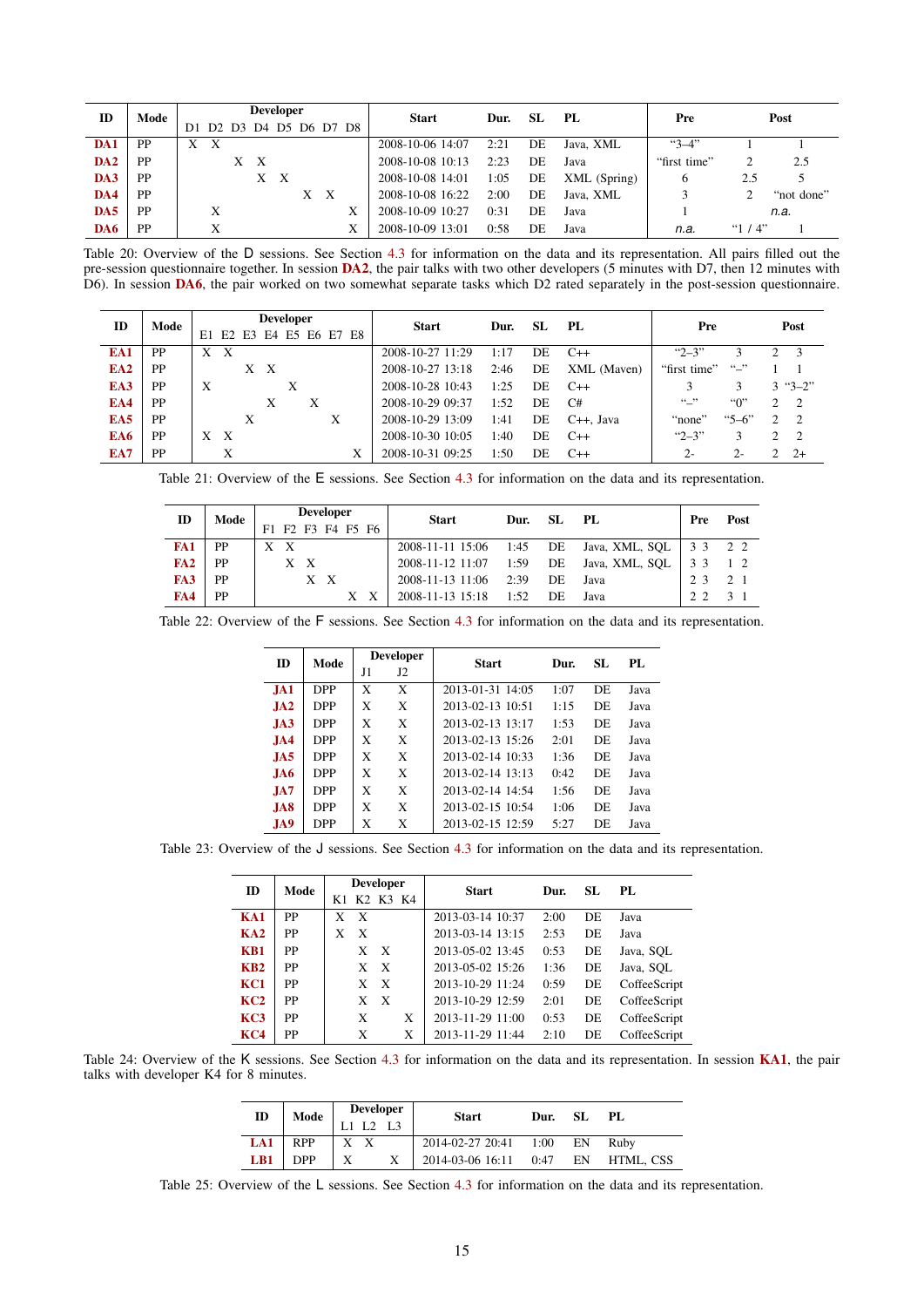| ID  | Mode | <b>Developer</b> |    | <b>Start</b>     | Dur. | SL | PL. |
|-----|------|------------------|----|------------------|------|----|-----|
|     |      | M1               | M2 |                  |      |    |     |
| MA1 | PP   |                  |    | 2014-10-16 11:42 | 0:25 | EN | SOL |

<span id="page-15-0"></span>Table 26: Overview of the M sessions. See Section [4.3](#page-4-0) for information on the data and its representation.

| ID         | Mode       |     | <b>Developer</b> |          |   | <b>Start</b>     | Dur. | SL. | PL. |
|------------|------------|-----|------------------|----------|---|------------------|------|-----|-----|
|            |            | N1. |                  | N2 N3 N4 |   |                  |      |     |     |
| <b>NA1</b> | <b>SbS</b> | X   | X                |          |   | 2016-01-12 13:30 | 0.47 | DE  |     |
| NA2        | <b>SbS</b> |     |                  | X        | X | 2016-01-12 13:37 | 0:41 | DE  |     |
| NA3        | <b>SbS</b> | X   | X                |          |   | 2016-01-12 15:06 | 0:57 | DE  |     |
| <b>NA4</b> | <b>SbS</b> |     |                  | X        | X | 2016-01-12 15:12 | 2:04 | DE  |     |
| NA5        | Mob        |     | X                | X        | X | 2016-01-18 12:46 | 3.29 | DE  |     |

<span id="page-15-1"></span>Table 27: Overview of the N sessions. See Section [4.3](#page-4-0) for information on the data and its representation.

<span id="page-15-2"></span>

| ID               | Mode       |    |          | <b>Developer</b> |              |      | <b>Start</b>     | Dur. | SL     | PL           |
|------------------|------------|----|----------|------------------|--------------|------|------------------|------|--------|--------------|
|                  |            | O1 | $\Omega$ | O <sup>3</sup>   |              | 0406 |                  |      |        |              |
| O <sub>A1</sub>  | PPao       |    |          | X                | X            |      | 2016-06-01 10:51 | 1:24 | EN     | CoffeeScript |
| O <sub>A2</sub>  | PPao       |    |          | X                | X            | X    | 2016-06-01 13:27 | 1:32 | EN     | CoffeeScript |
| O <sub>A3</sub>  | Mob        | X  | X        | X                | X            |      | 2016-06-08 14:55 | 0:59 | DE. EN | CoffeeScript |
| OAA              | Mob        | X  | X        | X                | X            |      | 2016-06-08 16:05 | 0:50 | DE. EN | CoffeeScript |
| OAS              | PP         | X  |          | X                |              |      | 2016-06-08 17:11 | 1:09 | EN     | CoffeeScript |
| O <sub>A6</sub>  | <b>RPP</b> |    |          | X                | X            |      | 2016-06-09 14:00 | 0:56 | EN     | CoffeeScript |
| O A 7            | <b>RPP</b> | X  |          |                  | X            |      | 2016-06-09 15:17 | 1:39 | DE     | CoffeeScript |
| OAS              | PP         | X  |          | X                | $\mathbf{x}$ |      | 2016-06-15 13:47 | 1:16 | EN     | CoffeeScript |
| O <sub>A</sub> 9 | Mob        | X  |          | X                | $\mathbf{x}$ |      | 2016-06-15 15:16 | 0:47 | EN     | CoffeeScript |
| <b>OA10</b>      | Mob        | X  |          | X                | X            |      | 2016-06-15 16:50 | 1:44 | EN     | CoffeeScript |

Table 28: Overview of the O sessions. See Section [4.3](#page-4-0) for information on the data and its representation. Session [OA2](#page-9-11) started as a [PP \(with Active Observer\)](#page-3-1) session, and developer O6 joined for a period of 14 minutes. Session [OA8](#page-10-4) started as a [Mob Programming](#page-3-1) session, but O1 had to leave for a meeting after 17 minutes.

| ID         | Mode |       | <b>Developer</b> | <b>Start</b>     | Dur. | SL. | PL.        |
|------------|------|-------|------------------|------------------|------|-----|------------|
|            |      | P1 P2 | P3               |                  |      |     |            |
| <b>PA1</b> | PP   | X X   |                  | 2018-06-05 11:24 | 0:58 | DE  | <b>PHP</b> |
| <b>PA2</b> | PP   | X X   |                  | 2018-06-05 13:35 | 1:30 | DE  | <b>PHP</b> |
| <b>PA3</b> | PP   | X     | X                | 2018-06-06 12:23 | 1:31 | DE  | PHP        |
| <b>PA4</b> | PP   | X     | X                | 2018-06-07 11:09 | 1:42 | DE  | PHP        |

<span id="page-15-3"></span>Table 29: Overview of the P sessions. See Section [4.3](#page-4-0) for information on the data and its representation.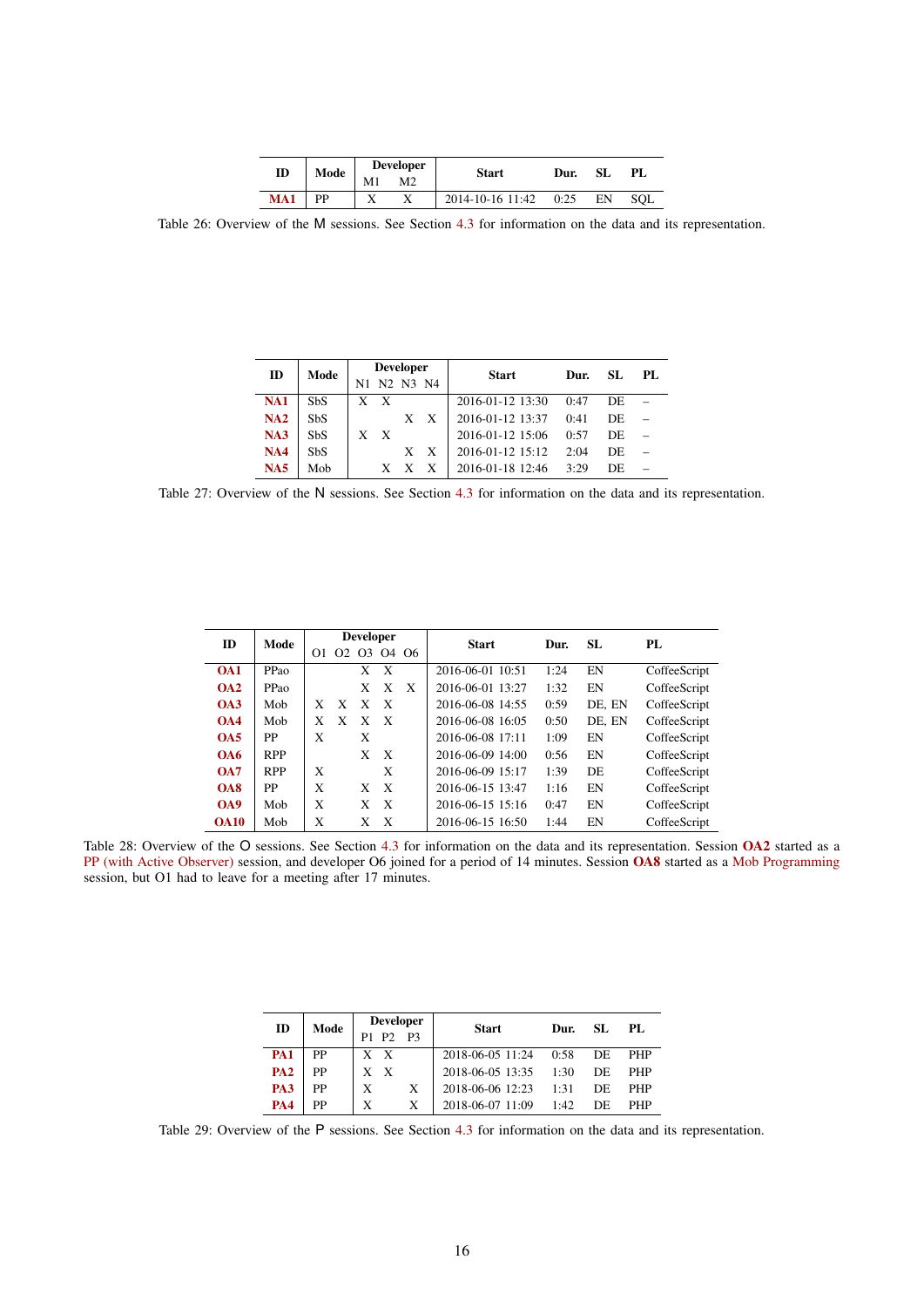## <span id="page-16-0"></span>Appendix A. Recording Technicalities

We used three different generations of recording setups, the first of which was developed by Laura Plonka and Stephan Salinger, the other two by Julia Schenk and Franz Zieris.

## Generation 1

Two computers are used in this setup: The development environment of the developers runs on one machine whose output is mirrored to another computer where the screen content is recorded with TechSmith Camtasia.[12](#page-16-1) On Linux machines (company A), developers would work locally while the screen content is transferred to a Windows machine via VNC (Virtual Network Computing) to be recorded remotely (see Fig. [5b\)](#page-17-0). On Windows machines (companies C, D, E, F), the developers would sit on the recording machine and use RDP (Remote Desktop Protocol) to log on the development machine, such that the recording device only needs to run Camtasia and the RDP client (see Fig. [5c\)](#page-17-0). In some cases (company B), the same machine would be used for both development and recording (see Fig. [5a\)](#page-17-0) thus limiting the available resources available in the developers' environment.

For the audio channel, there were also two solutions. The easy one was to use the webcam microphone (companies A and B, Figs. [5a](#page-17-0) and [5b\)](#page-17-0), which was not able to pick up the developers' speech independently making it difficult to understand them when both speak at the same time. For higher audio quality, two wireless microphones were used in later recordings (companies C to F, Fig. [5c\)](#page-17-0). Using an external USB soundcard, the two mono channels were hard-panned (100% left and 100% right) and mixed to one stereo channel.<sup>[13](#page-16-2)</sup>

## Generation 2

For the recordings in companies J and K, we used the web conferencing tool Adobe Connect<sup>[14](#page-16-3)</sup> which relies on a Flash-based browser plugin to share one's screen content, webcam, and microphone.

To record the distributed pair programming sessions of company J, two Adobe connect meetings were started such that both developers each shared their respective screen, webcam, and headset microphone (which they had to use anyway for their [DPP](#page-3-1) session). On the receiving end, the researcher stacks the two screen outputs on top of each other on a vertically rotated monitor and records the whole configuration (see Fig. [5d\)](#page-17-0). Schenk organized the setup and the recording of the J-sessions; see [\[14,](#page-12-9) Sec. 3.2.2 & 3.2.3] for more details.

In companies K and M a similar setup was used: The developers put the headbands of USB headsets in the nape of their necks such that the cushions do not cover their ears and the microphone can pick up their speech. Again,

two Adobe Connect meetings were necessary, this time to transmit both microphone signals. In company K, the pairs' dual-screen setup could also be captured this way (see Fig. [5e\)](#page-17-0).

Compared to the first generation, the advantages of this infrastructure were (a) that the session could be watched live by the researcher while it was still recording thus making the next step (quick analysis) a bit faster and (b) the ease of the setup allowed that the recording could be done completely remotely as the developers had all necessary equipment on-site (modern web-browser, webcam, and headsets). Disadvantages were that (c) this setup only worked for Windows machines and that support for Flash (necessary for running Adobe Connect) was already declining at the time, and (d) fluctuation in network latency for the two audio channels meant that, for colocated pair programming in companies K and M, there was a notable randomly changing offset between the two signals. Whenever both microphones picked up the sound of one developer, e.g., because they looked at each other, an annoying robotic echo could be the result, which makes listening to the record rather unpleasant.

## Generation 3

In order to enable recordings of pair programming sessions independent of the developers' operating systems, we looked for other solutions than Adobe connect. The most versatile ones turned out to be  $\text{Skype}^{15}$  $\text{Skype}^{15}$  $\text{Skype}^{15}$  and TeamViewer, $16$  the latter of which was able to transmit and record pixel-accurate screen contents so our research group purchased a commercial license. TeamViewer's recording feature allows to losslessly record the contents of a, say, Full HD display even if the recording device has a much smaller resolution available such as a window on a Laptop screen (see Fig. [5f\)](#page-17-0). In order to process TeamViewer data further, however, the recording first needed to be rendered as a pixel video, which at times took much longer than the recording itself.

There were two options for recording the webcam. For relatively small distances between the development and the recording computers, the webcam could be connected directly to the recording machine using a really long USB cable in order to not disturb the developers. For setups more than one room apart, the webcam feed was transmitted in the TeamViewer session, which posed additional problems: Even though the webcam video is included in the pixel-video export, it has a fixed position and small resolution (ca. 160x120 pixels, next to the screen cast, in the upper right corner), and is also often notably out of sync with the screencast. To compensate this, we used Camtasia to screencapture the webcam feed separately while the session is running at a resolution of about 460x340 (see schematic in Fig. [5f,](#page-17-0) and annotated photograph from recording on-site in Fig. [6\)](#page-17-1).

To avoid the robotic echo of network-transmitted dual audio, we record the audio of co-located sessions locally without any network in between. In company O, we used the same wireless microphones as before and fed them into one dictaphone; in company P we used two independent

<span id="page-16-2"></span><span id="page-16-1"></span><sup>12.</sup> Product homepage: <https://www.techsmith.com/video-editor.html>

<sup>13.</sup> Model of the microphones: Audio-Technica W-701/L; Soundcard: Tascam US-122L

<span id="page-16-3"></span>homepage: [https://www.adobe.com/products/](https://www.adobe.com/products/adobeconnect.html) [adobeconnect.html](https://www.adobe.com/products/adobeconnect.html)

<span id="page-16-4"></span><sup>15.</sup> Product homepage: <https://www.skype.com>

<span id="page-16-5"></span><sup>16.</sup> Product homepage: <https://www.teamviewer.com>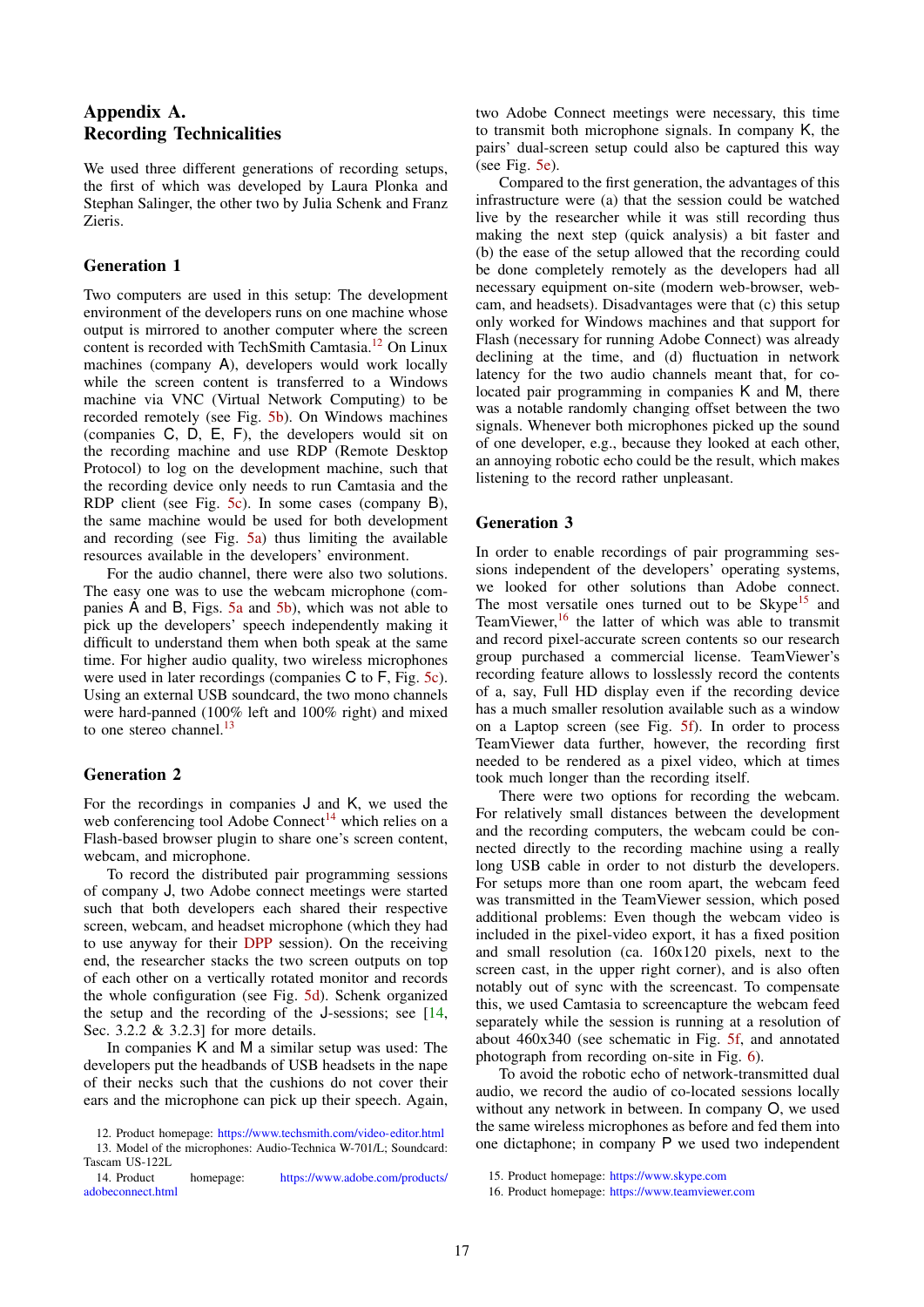<span id="page-17-0"></span>

Figure 5: Different recording setups. Developers  $\bigcirc$  sit in front of a screen  $\boxed{\mathbb{S}}$  with a webcam  $\boxed{\mathbb{W}}$  and some means to record audio  $\overline{A}$ . Screen contents are transferred  $\rightarrow$  to another machine (together with audio --- and/or webcam signal ---), where they are recorded with a screen capture tool.

<span id="page-17-1"></span>

Figure 6: Concurrent recording of screencast and webcam as shown in Fig. [5f.](#page-17-0) This is an annotated photograph taken during the recording of session **[PA2](#page-10-6)** in a conference room at company P. The developers P1 and P2 sit two rooms further down the hall. We used an external monitor only to follow the session live; it would not have been strictly necessary because TeamViewer will record the screencast in full resolution regardless of its current display size.